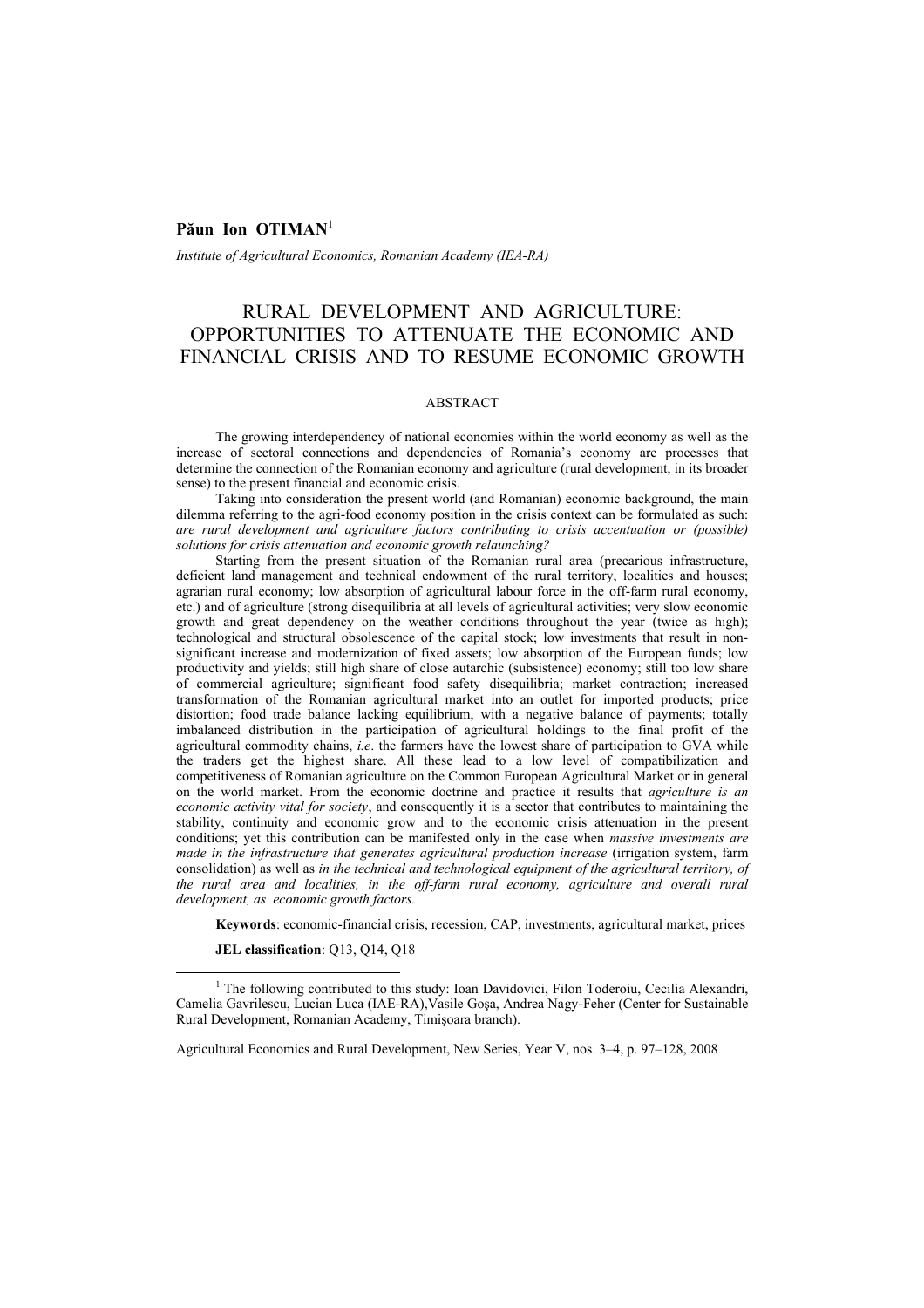# I. WHAT IS THE STAGE OF ROMANIAN AGRICULTURE AND RURAL DEVELOPMENT IN THE YEAR 2009? WHERE DO WE START FROM?

At a first glance, the answer is simple: from the legal point of view, since January 1, 2007, the Romanian agriculture, as well as the entire Romania, is part of the European Union, and the **current stage of Romanian agriculture is similar to that of the agriculture of the EU–6 countries in the period 1957–1962**:

– the value of primary production per hectare obtained by the Romanian farmers (about 300–350 $\varepsilon$ /ha) is 2.5 times lower than the value of production obtained by their European counterparts (750–800€/ha);

– the gross value added in the Romanian agriculture is half of its level in EU–15, which results in a final agricultural production of about 880–900 $\epsilon$ /ha compared to 1950–2000€/ha in EU–15 (*i.e*. 2.2–2.5 times lower);

– food self-consumption on Romania's subsistence and semi-subsistence farms represents 460–480€/ha, accounting for 50–52% of farm production (compared to 10–12% in EU–15), which results in a commercial agricultural production value of 400–420€/ha, four times lower compared to the EU–15 average;

– the agricultural yields on the Romanian farms in the period 2000–2008 are at the level of yields obtained by the EU–6 farmers in the decades 6 or 7 of the last century;

– insufficient rehabilitation of the irrigation systems (about 30–35%) and their functionality on an area of 200–300,000 ha/year  $(8-10\%)$ ;

– poor dwelling condition for about 38% of the rural population due to the high share of dwellings (houses) from non-durable materials (40–42%) and to their high ageing level (75% of dwellings are older than 30–35 years);

– inadequacy of the drinking water supply system (more than half of the rural dwellings are not connected to the public water supply network);

– extremely low level of equipment of rural areas and houses with natural gas installations, heating systems, sewerage system (by about 5–6 times lower than in the urban area; even in the urban area, this index is much lower compared to the EU–15 and even EU–25 average).

## **1. The main factors generating non-performance in Romania's agriculture**

**1.1. The non-performance of annual agricultural production** is in the first place the result of the **still too high dependence of agricultural production on the annual weather conditions** as the irrigation systems are degraded and nonfunctional in a large part, the farm endowment with irrigation equipment is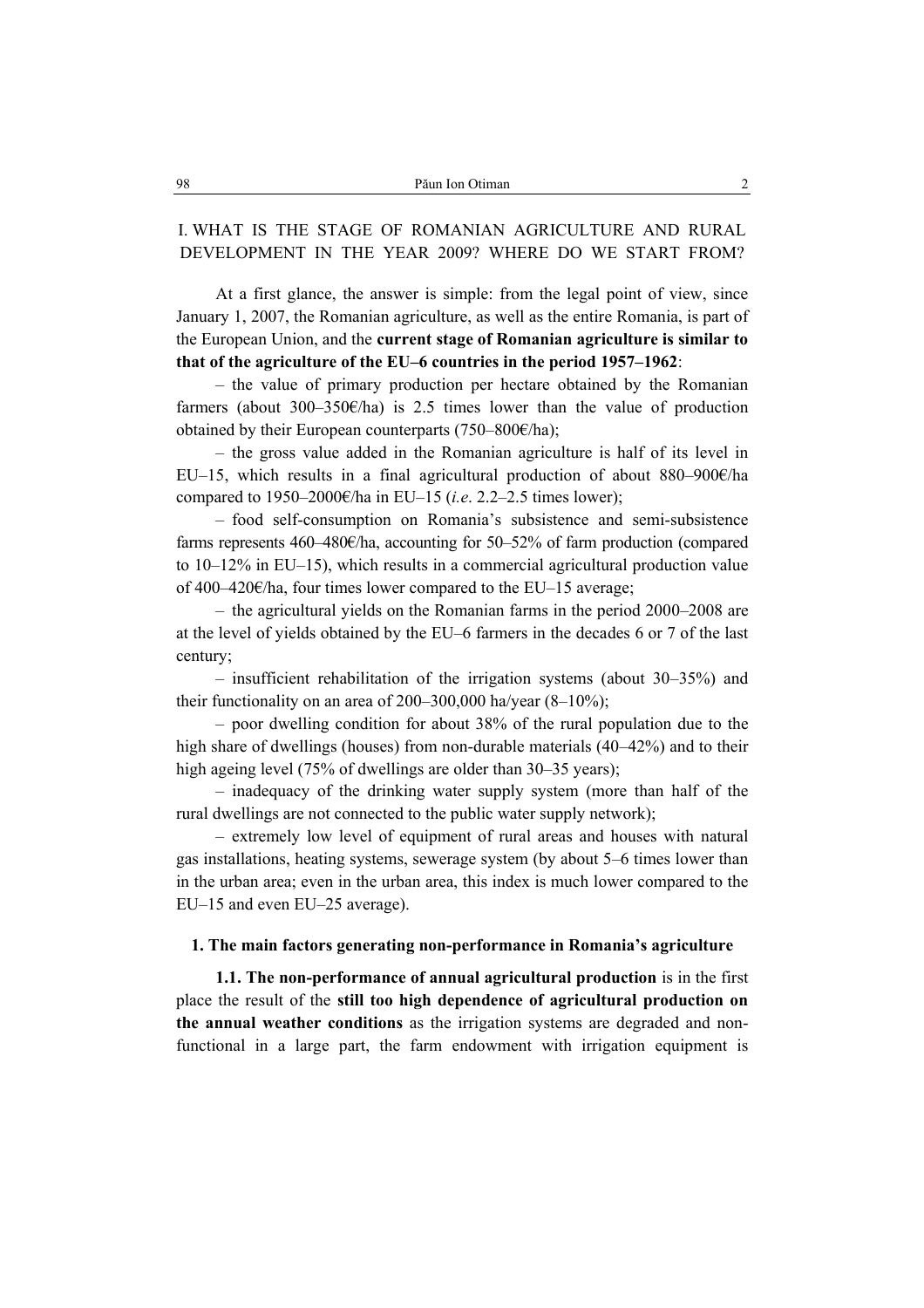deficient, the irrigation water cost is high and the **agricultural technologies in use are obsolete**, with low consumption of inputs from the category of inputs that lead to performance.

The drought, which is mostly frequent, adversely impacts agricultural production, mainly in the Romanian Plain, Dobrogea and Moldova, where the largest irrigation systems are found, built up in the period 1960–1990, which are non-functional or have not been used for about 20 years. Figure 1 presents, on a comparative basis, the average yields for the main crop cultivated in Romania, *i.e*. maize, and the yields obtained by the EU countries from the Mediterranean area (France, Italy and Spain), which have ecological conditions and irrigated areas comparable to those from Romania. Figure 2 presents the fluctuation of average yields in the period 2000–2007, on the basis of the annual variation index.



Figure 1. Evolution of average yields in maize (kg/ha) in Romania and certain EU countries.

In the above-mentioned countries, the maximum difference between the annual maximum and minimum yields is about 1,300 kg/ha, at an average multiannual yield of 6,300 kg/ha (20.6%), while in Romania the maximum difference is 2,000 kg/ha at a multi-annual average yield of only 2,700 kg/ha (74.1%). Although the (UE:RO) yield ratio is 2.7:1, the differentials ratio is 1:1.7, which obviously proves the non-performance of Romania's agriculture.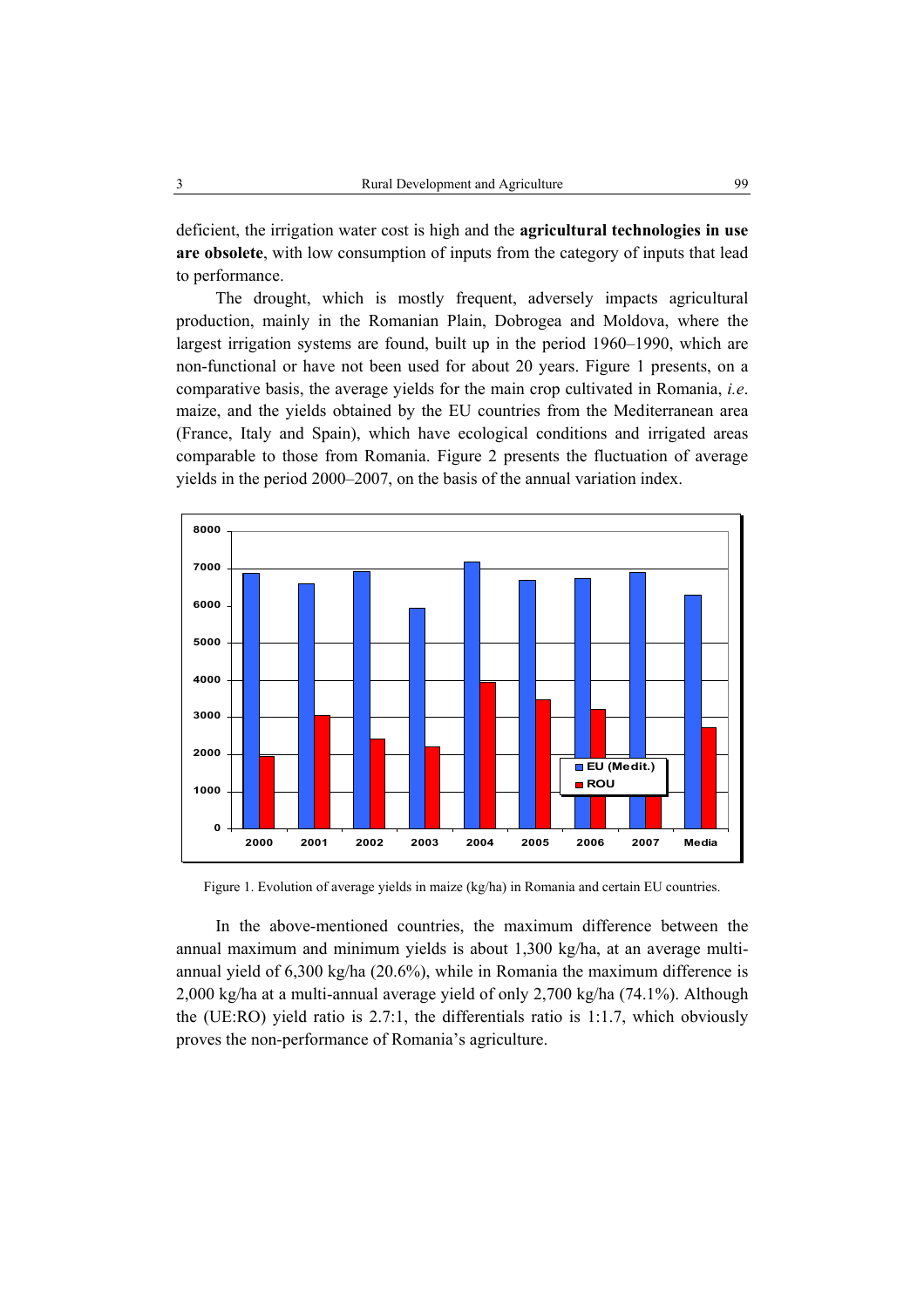

Figure 2. Annual variation index of average yields in the maize crop in Romania and certain EU countries.

### **1.2. Agricultural non-performance costs in Romania**

Romania's agricultural non-performance and the multi-annual fluctuations have most severe consequences upon self-sufficiency in agricultural products as well as upon the general costs of the sector.

In a recent study (2008), conducted on several agricultural holdings<sup>2</sup>, it results that the fixed costs per hectare account for about 48% in wheat and 53% in maize (basic mechanization works, soil preparation for seeding, crop maintenance, harvesting, etc.), the difference being represented by the variable costs of inputs that determine the size of average yields. The fixed costs per hectare for the two crops average 800–850 RON/ha. Taking into consideration the fact that in the period 2000–2008, in Romania, about 5–5.5 million hectares were cultivated with wheat and maize, with an average yield of  $2.65-2.70$  t/ha, compared to the average yield in France of 7.0 t/ha of grains, the following question arises: which would be the necessary area under cereals in Romania for covering the annual consumption of cereals of about 14–15 million tons, in the case when Romania obtained cereal yields similar to those from France and other EU countries? The answer is simple: 2–2.2 million hectares. From this calculation, it results that in Romania the **annual costs generated by non-performance reach about 2.4–2.5 billion RON**   $(500-600$  million  $\epsilon$ ); this amount could be allocated to the additional inputs that are necessary to increase production at France performance level, while the area of 2–2.2 million hectares could be allocated to other agricultural crops.

## **1.3. Crises and permanent disequilibria in Romania's agriculture**

The Romanian farming sector, as well as the whole agri-food economy is facing the **crisis of inefficient allocation and utilization of resources** (which started long time before 1989); it is strongly affected by the current **disequilibria system** existing in land ownership and farm, markets, agricultural prices and input

 <sup>2</sup> Cecilia Alexandri, Iuliana Ionel, *Studii comprehensive ale sectoarelor agricole importante*, Academia Română, INCE, IEA, Contract de servicii 196/2008.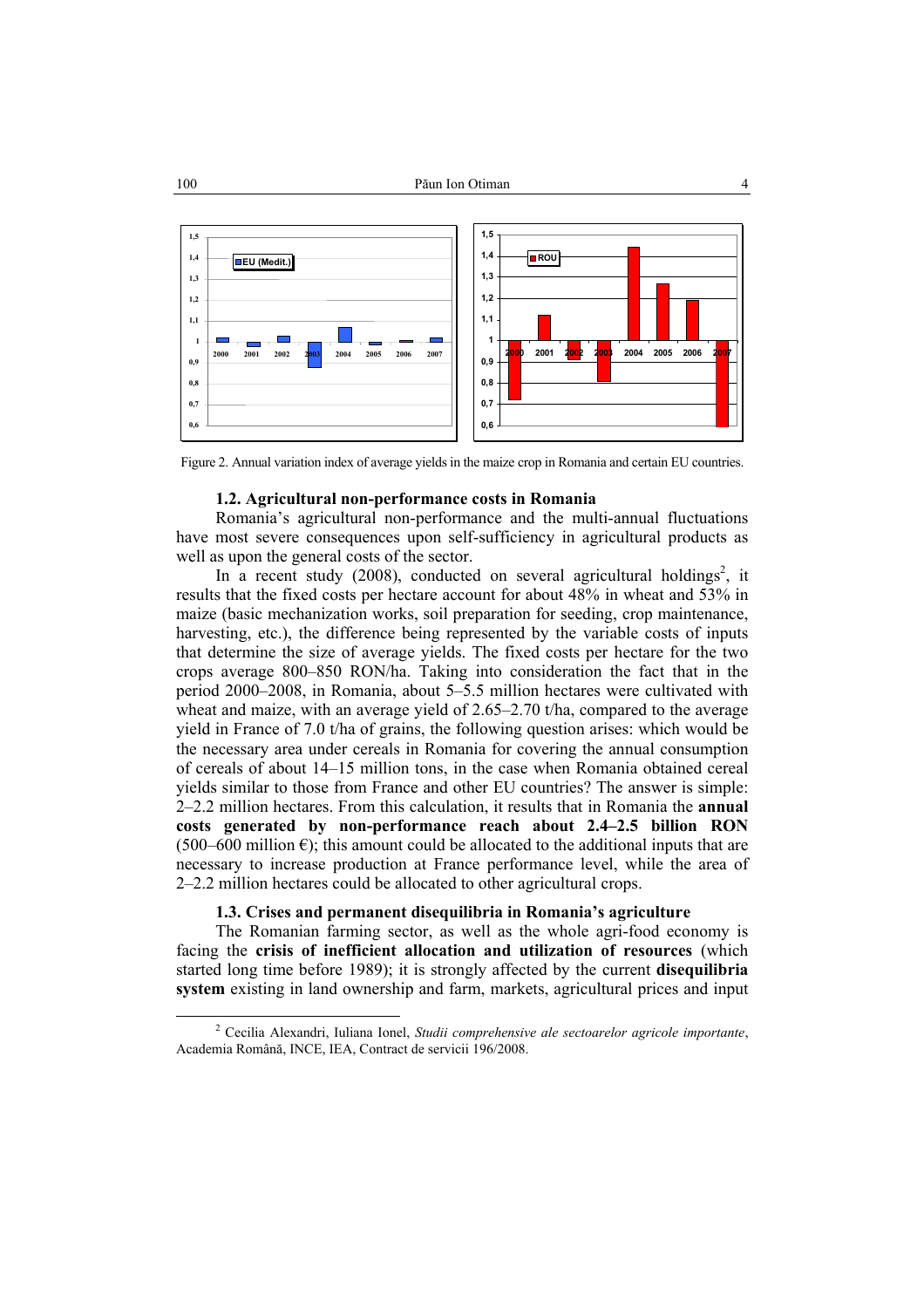prices, competitiveness and institutional operation, all these factors generating lack of performance.

It is worth mentioning that in the period 1993–2004 (during three governance cycles), financial support to agriculture was allocated under different forms, 400–500 million  $E$ /year on the average; at the same time, the investments in agriculture totaled 400–450 million  $\epsilon$ /year in the same period, while in the recent period, *i.e.* 2004–2008 they exceeded 100 million  $\epsilon$ /year. Both the budgetary support schemes and the investments (totaling about 10–12 billion  $\epsilon$  in the abovementioned period) were not reflected in the increase of agricultural production value (APV) and of GDP produced in agriculture (GDPA), being maintained at the same level of 10–11 billion  $\epsilon$ /year APV and 5.5–6.0 billion  $\epsilon$ /year GDPA.

The financial support to agriculture under different forms (fixed subsidy per hectare, vouchers depending on the cultivated area, and allocations per animal head) largely represented a "hidden form" of social protection rather than farm development and farm performance increase modalities. With regard to the inefficiency (or even wasting) of the financial resources allocated to our country's agriculture, we consider it useful to make a few comments on the impact of the present EU finance system upon agriculture and agricultural holdings. At the same time, a few specifications regarding the different funding (support) systems of EU agriculture, in different stages, depending on the evolution level of farms, are useful for understanding certain points of view on the support to agriculture in Romania.

### **2. Agricultural support systems in the period after the 1960s**

It has been already mentioned, at the beginning of the present study, that there is no interface, but rather great discrepancies between the situation of Romanian agriculture in the year 2009 and the current EU financial system. In order to argument the veridicity of the above statement, it is sufficient to present the actions taken by the EU founding member states, from the financial point of view, in the period when their agriculture was in a situation similar to our country's agriculture as regards their institutional structure and performance.

In the period 1945–1950 all the West-European countries, mainly France and Germany, developed the first programs for agriculture modernization and equipment, having as main objective the **general increase of yields** through the reconstruction of agricultural holdings with a strong technical endowment, through the development and equipment of the agricultural family farms. The West-European governments had a massive intervention on the agricultural holdings by providing financial support to farmers, with the increase of yields as main immediate effect, as well as by subsidizing the agricultural markets, which contributed to the significant diminution of agricultural price fluctuations, and through this to the increase of the population's purchasing power and finally, to agricultural production relaunching. At the same time, the second important decision targeted the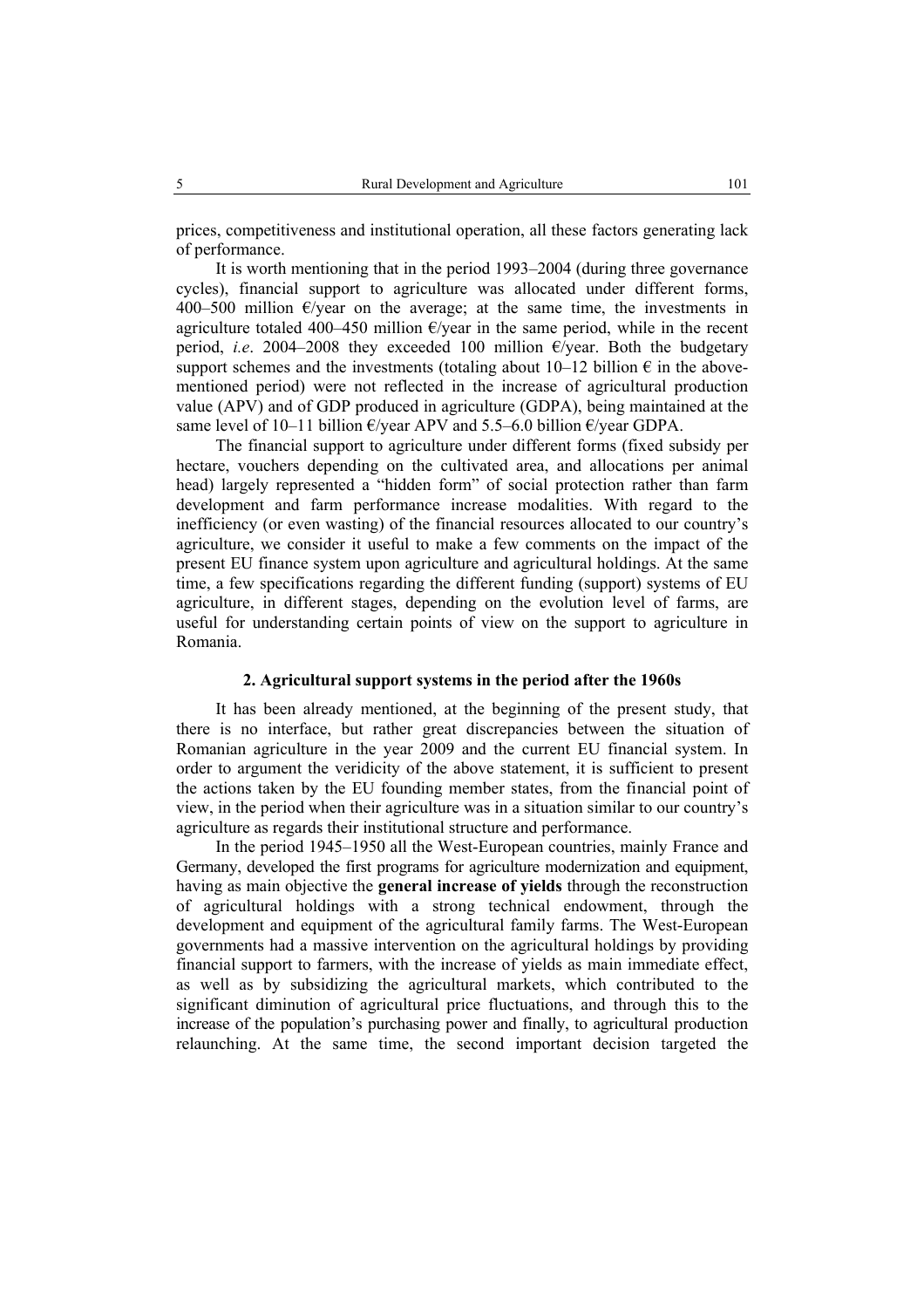**improvement of agricultural markets operation conditions through the rationalization of distribution circuits**. It is in this period that the target prices, indicative prices and campaign prices in the main agricultural products were introduced. The public power got involved in the purchase, storage and resale of agricultural products, favouring the farmers rather than the state and the storage entities. The favourable differences between the selling prices to consumers and the purchase prices from farmers did not represent income to the state budget, but rather a source for support to farmers for the next harvest. The unfavourable price difference was transparently supported from the state budget.

The decisions of the West-European governments had immediate beneficial effects upon agriculture, in general, and upon the farmers from these countries; in the next 4–5 years the farms had a good technical endowment, the agricultural holdings were consolidated, resulting in the revigoration of agricultural production. This revigoration had different costs by countries and differentiated market prices between the different West-European countries. These phenomena, together with the other market mechanisms, in general, and the West-European agricultural market mechanisms in particular, determined the six states to adopt the decision to establish the European Common Market and the Common Agricultural Policy, having the following main objectives:

– agricultural productivity increase based upon the introduction of technical and biological progress, thus ensuring the agricultural production increase, through the optimum use of the production factors and of the family labour that was more and more qualified:

– ensuring a decent living standard for the agricultural population, based upon satisfactory individual incomes for farmers;

– guaranteeing the security of supply with agri-food products for the population (consumers) from the EU Member States;

– guaranteeing reasonable selling prices of the agri-food products to consumers.

**The Common Agricultural Policy (CAP)** was based upon three fundamental principles:

– single market growth and maintenance;

– respect of Community preference;

– existence of a Community financial solidarity.

The three correlated principles had value and efficiency only on an aggregated basis. Thus, it can be explained that in about 25–30 years, 10 million farmers from the European Union, on 8.6 million agricultural holdings, managed to feed 160–180 million people in the European Community, to which 70–75 million people were also added from other regions of the world to which EU exported foodstuffs.

At the same time, CAP contributed not only to the development of the "agricultural vocation" of the EU, but it also contributed to maintaining the equilibrium between the farmers' and consumers' interests. Besides the main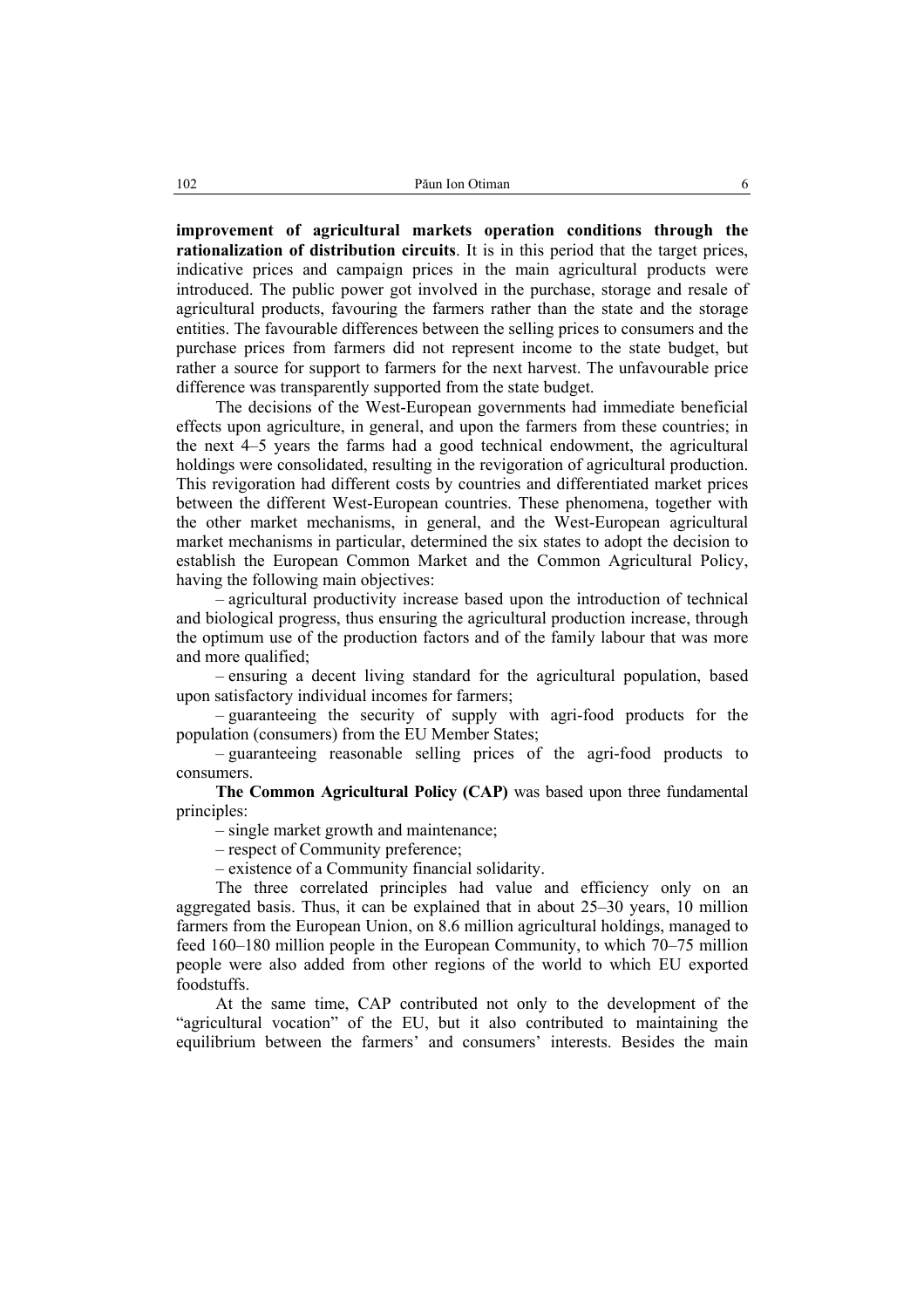economic, commercial and social CAP interests, we should also add the EU vision on agriculture; **in the opinion of the European Union founding members, agriculture was both an economic activity and a lifestyle, an existence modality, an agri-culture.**

## **3. Main characteristics of the agricultural market evolution in the present decade**

It is well-known that on the agricultural markets, owing to certain disequilibria determined by the relatively constant demand (consumption) of agricultural products and the fluctuating supply (depending on the variable annual harvests), significant variations of prices of agricultural raw materials and of the food products can be noticed on the long term (and recently on the short and medium-term as well). The discrepancy between the stability, food security and safety and financial solidarity requirements and the price fluctuation on the agricultural market, due to the disequilibria that appeared between the demand and supply of food products and mainly to the speculative actions, pushed to the immorality limit, has had significant negative economic and financial influences, sometimes insurmountable, upon both farmers and consumers. We present these trends on longer term (2000–2008) (Table 1 and Figures 3.1., 3.2.) and on short term (February–November 2008) (Table 2 and Figures 4.1., 4.2.) for three products of main importance, both for farmers and for consumers.

| Year |       | Soybean, USD/t | Sunflower, USD/t |       |  |  |  |
|------|-------|----------------|------------------|-------|--|--|--|
|      | beans | oil            | seeds            | Oil   |  |  |  |
| 2000 | 173   | 569            | 223              | 444   |  |  |  |
| 2001 | 167   | 344            | 168              | 365   |  |  |  |
| 2002 | 170   | 311            | 167              | 350   |  |  |  |
| 2003 | 209   | 363            | 238              | 513   |  |  |  |
| 2004 | 291   | 486            | 265              | 741   |  |  |  |
| 2005 | 217   | 661            | 282              | 738   |  |  |  |
| 2006 | 205   | 507            | 316              | 902   |  |  |  |
| 2007 | 301   | 516            | 261              | 896   |  |  |  |
| 2008 | 372   | 807            | 329              | 1,566 |  |  |  |

*Table 1*  Evolution of prices on long term (2000–2008)

*Table 2*  Evolution of prices in the year 2008

|          |       | Paris, $E/t$ |                  | Chicago, USD/t |         |       |  |  |
|----------|-------|--------------|------------------|----------------|---------|-------|--|--|
| Month    | wheat |              | <b>Sunflower</b> | wheat          | Sovbean |       |  |  |
|          |       | seeds        | oil              |                | beans   | oil   |  |  |
| February | 280   | 605          | 1.840            | 200            | 490     | 1,250 |  |  |
| June     | 206   | 505          | 2.000            | 280            | 550     | .400  |  |  |
| November | 140   | 270          | 870              | 150            | 340     | 850   |  |  |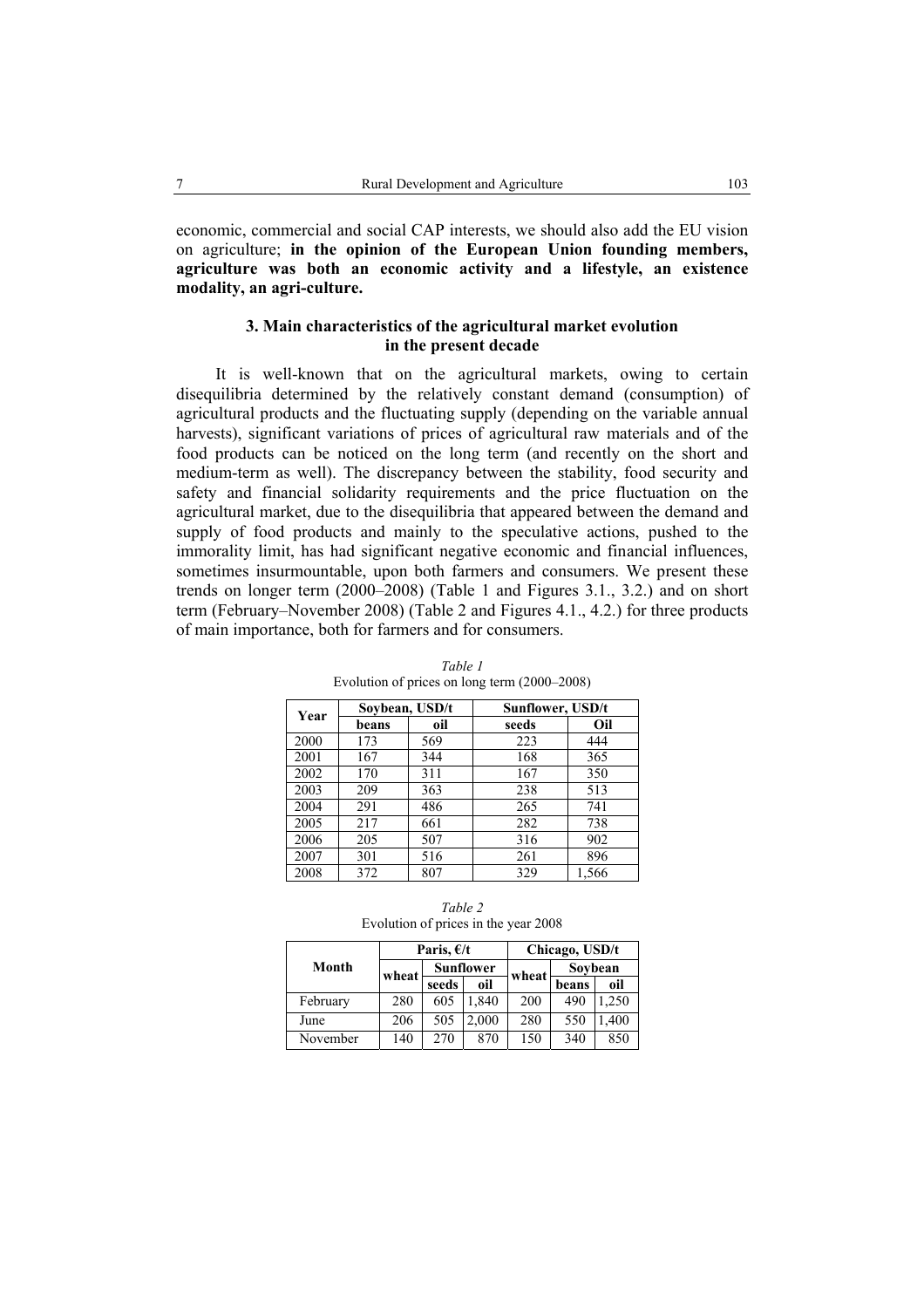Considering the price evolution on the short term (year 2008) in wheat, sunflower and soybean, a question obviously arises: who has acted, lately, on the agricultural market, **the invisible hand** or **the speculative hand**? Our answer is clear: the speculative hand whose action is amplified by the deep immorality situation that has been increasingly manifested on the financial-banking market, with strong reverberations on the world market as well, which adversely impacts the first segment of the agricultural chains, *i.e.* the agricultural holding and the farmers' economic equilibrium.



Figure 3.1. Evolution of prices in soybeans and soybean oil, \$/t.



**Beans Oil**

**2000 2001 2002 2003 2004 2005 2006 2007 2008**









Evolution of wheat prices – Chicago commodity exchange, \$/t.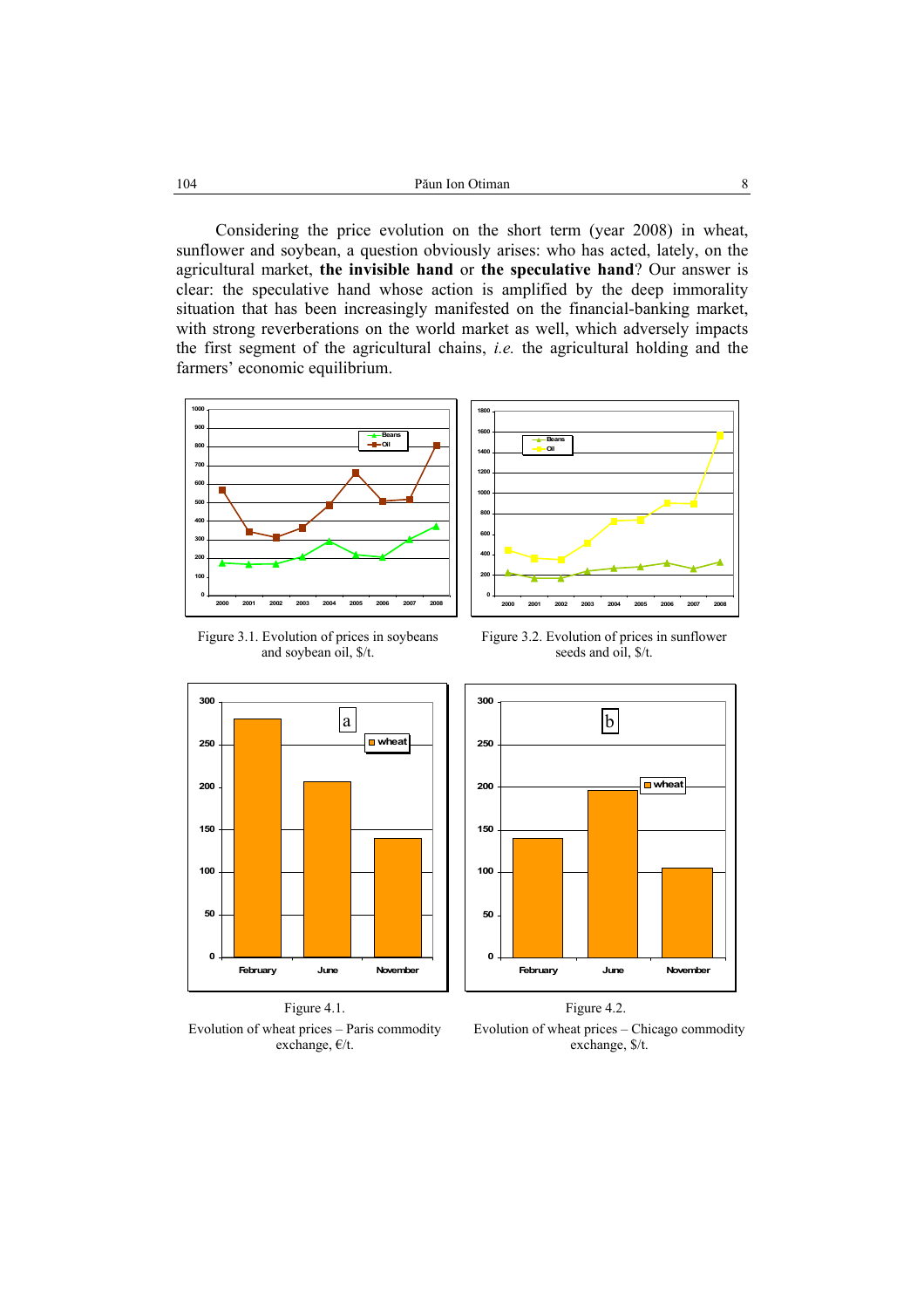





## **4. Romania's agriculture situation after 1990**

After 1990 agriculture has had an important influence both on the general economic growth (depending on the agricultural year, it influenced economic growth by  $\pm$  2–2.5%) and on the population's food expenses and on the structure of the balance of trade and of payments in the agri-food sector.

The evolution of the size and structure of the population's food consumption in Romania is presented in Table 3 and Figure 5, while the balance of trade and the agri-food trade deficit in Figures 6 and 7.

| Specification                                            | 2000               |               | 2001               |               | 2002               |               | 2003               |               |
|----------------------------------------------------------|--------------------|---------------|--------------------|---------------|--------------------|---------------|--------------------|---------------|
|                                                          | billion $\epsilon$ | $\frac{0}{0}$ | billion $\epsilon$ | $\frac{0}{0}$ | billion $\epsilon$ | $\frac{0}{0}$ | billion $\epsilon$ | $\frac{0}{0}$ |
| Total expenses of<br>population                          | 15,283             | 100           | 16,565             | 100           | 17,913             | 100           | 21,920             | 100           |
| Value of food<br>consumption                             | 8,197              | 53.6          | 8,034              | 48.5          | 8,186              | 45.7          | 10,215             | 46.6          |
| <b>Expenses</b> from<br>domestic production              | 7,184              | (87.6)        | 6,686              | (85.2)        | 6.940              | (84.8)        | 8,680              | (85.0)        |
| of which food self-<br>consumption                       | 4,918              | 60.0          | 4,282              | 53.3          | 4,093              | 50.0          | 5,240              | 51.3          |
| Food expenses in cash                                    | 3,279              | 40.0          | 3,752              | 46.7          | 4,093              | 50.0          | 4,975              | 48.7          |
| of which:<br>- domestic production                       | 2,266              | (27.6)        | 2,404              | (29.9)        | 2,847              | (34.8)        | 3,440              | (33.7)        |
| $-$ imports                                              | 1,013              | 12.4          | 1,348              | 16.8          | 1,246              | 15.2          | 1,535              | 15.0          |
| Share of consumption<br>from imports in food<br>expenses |                    | 30.9          |                    | 35.9          |                    | 30.4          |                    | 30.7          |

*Table 3*  Size and structure of food consumption in Romania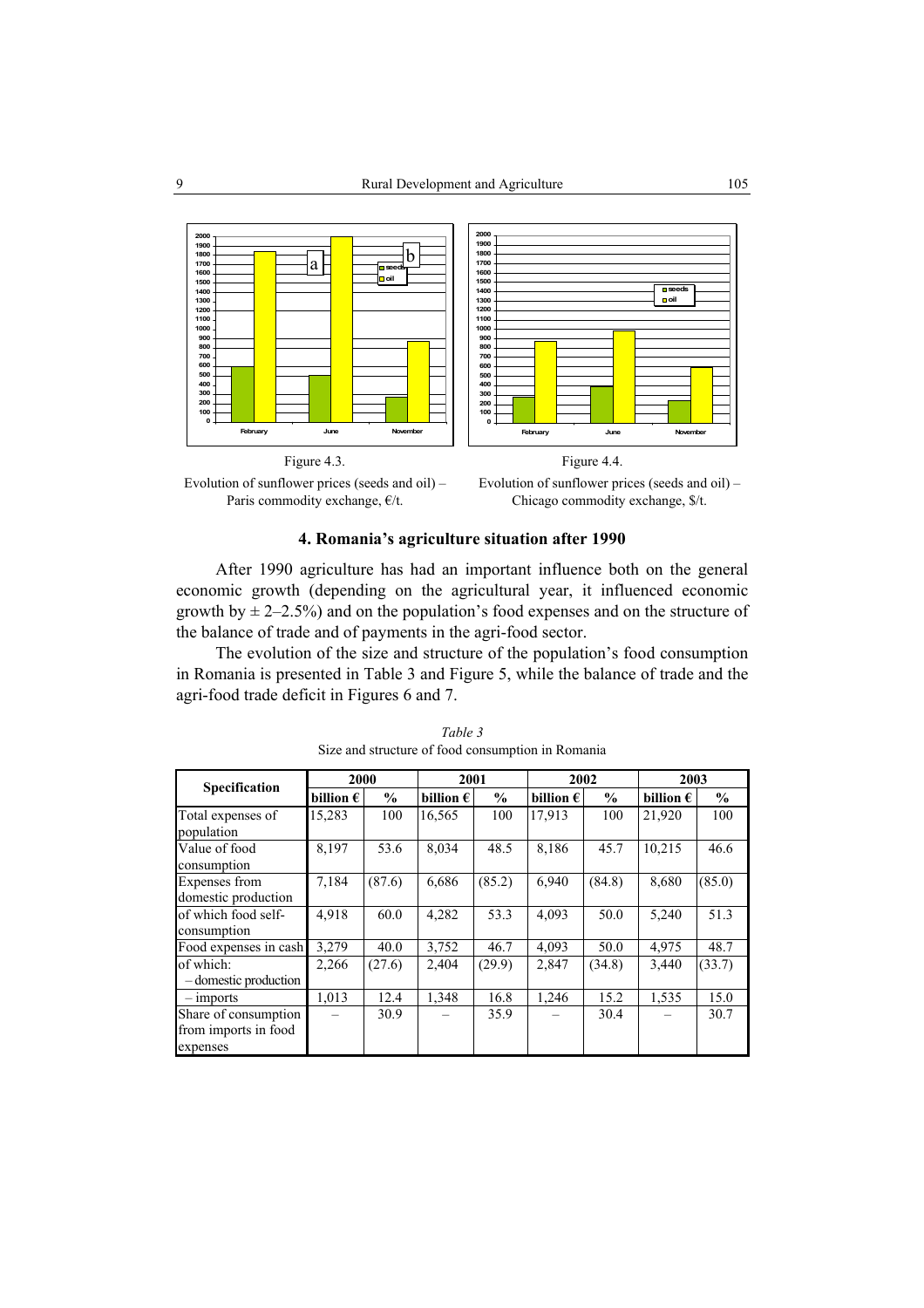|                                                       | 2004                |               | 2005         |               | 2006                |               | 2007                |               |
|-------------------------------------------------------|---------------------|---------------|--------------|---------------|---------------------|---------------|---------------------|---------------|
| <b>Specification</b>                                  | <b>billion</b><br>€ | $\frac{0}{0}$ | billion<br>€ | $\frac{0}{0}$ | <b>billion</b><br>€ | $\frac{0}{0}$ | <b>billion</b><br>€ | $\frac{0}{0}$ |
| Total expenses of population                          | 28,360              | 100           | 34,836       | 100           | 41,071              | 100           | 55,970              | 100           |
| Value of food consumption                             | 12,790              | 45.1          | 14,387       | 41.3          | 16.100              | 39.2          | 22,000              | 39.3          |
| Expenses<br>domestic $11,076$<br>from<br>production   |                     | (86.6)        | 12,367       | (86.0)        | 13,675              | (85.0)        | 19,300              | (87.7)        |
| of which – food self-consumption                      | 6,395               | 50.0          | 6,293        | 43.6          | 7,004               | 43.5          | 9,570               | 43.5          |
| Food expenses in cash                                 | 6,395               | 50.0          | 8,094        | 56.4          | 9,096               | 56.5          | 12,430              | 56.5          |
| of which: – domestic production                       | 4,681               | 36.6          | 6,074        | (42.4)        | 6,671               | (41.5)        | 9,730               | 44.2          |
| $-$ imports                                           | 1,714               | 13.4          | 2,020        | 14.0          | 2,425               | 15.0          | 2,700               | 12.3          |
| Share of consumption from imports<br>in food expenses |                     | 26.8          |              | 24.9          |                     | 26.7          |                     | 21.7          |



Figure 5. Evolution of size and structure of food expenses in Romania.

It is worth mentioning that more than  $60-62\%$  of Romania's food imports<sup>3</sup> are represented by products that could be obtained in our country: meat and meat preparates (over 31–32% in recent years), cereals and wheat flour (with a maximum share of 20% in 2003, and 8% in 2007), soybean and soybean oil cakes (over 50%

 <sup>3</sup> Mirela Rusali, Camelia Gavrilescu, *Avantaje şi dezavantaje competitive ale produselor agricole româneşti în relaţiile comerciale externe*, Vol. Lucrări ştiinţifice, Seria I, Vol. X, USAMVB, Timişoara, 2008.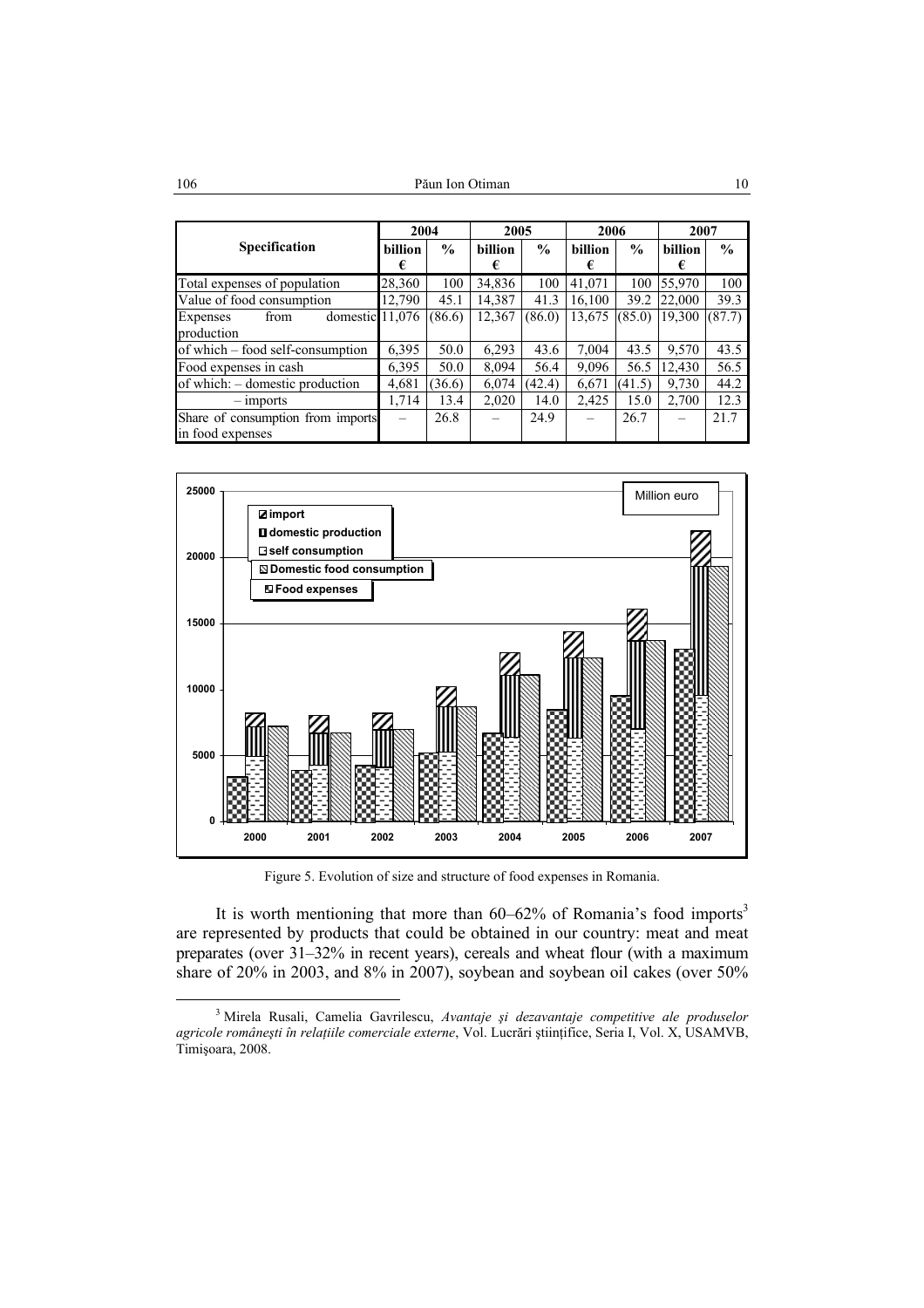of the necessary after the year 2005 when the cultivation of GMO soybean was forbidden; in the period 2001–2004, in soybean and soybean oil cakes the balance was positive), fresh vegetables, fruit and flowers (8–12% each year in the period 2000–2007), sugar, tobacco, hops, etc.









Analyzing the data on the Romanian agri-food consumption, we have to highlight a few negative evolutions from the economic point of view both for agriculture and for the general economic equilibrium of the country:

– the share of food expenses in total population's expenses is maintained at extremely high levels, reaching 39.3% in 2006, twice as high compared to the EU–25 average and by almost 2.8–3 times as high compared to the EU–15 average;

 $-$  although it significantly declined, from 60% in the year 2000 to 43.5% in 2007, the share of food self-consumption is the highest in EU–27, three times higher compared to EU–15 countries:

– in absolute terms, the food consumption per capita in Romania is at a minimum subsistence level; in the year 2007 it reached 9.92 RON/day (about 2.83  $\epsilon$ /day), much under the food consumption/day/capita from the countries with medium consumption from the EU (by about 2.2–2.5 lower);

– we are quite doubtful with regard to the agri-food consumption value in the year 2007, as the year 2007 was the poorest agricultural year from the investigated period as regards its performance (the cereal production represented 57% of the 2000–2007 average). Calculated by means of dynamics indices, we get a food consumption of about 18–18.5 billion  $\epsilon$  for the year 2007, out of which 14.6 billion  $\epsilon$ from the domestic production and 2.7 billion  $\epsilon$  from food imports. The domestic food consumption in the year 2007 consists of 10.3 billion  $\epsilon$  domestic food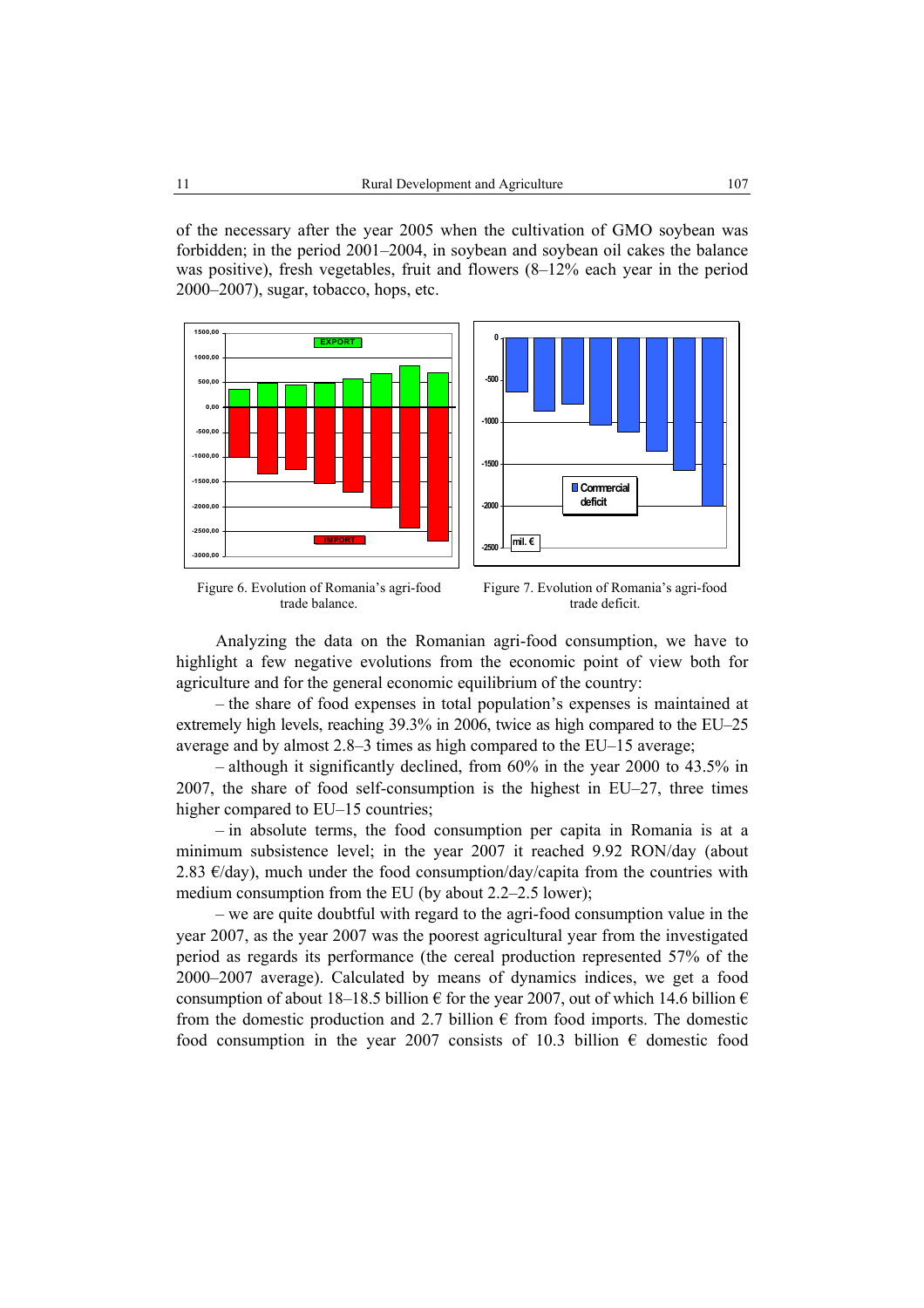expenses and 7.8 billion  $\epsilon$  food self-consumption. From the evaluated data, it results that the population's food expenses totaled 10.0 billion  $\epsilon$ , namely 7.3 billion  $\epsilon$  food expenses for the products consumed from the domestic agri-food production and 2.7 billion  $\epsilon$  imported agricultural products, *i.e.* 73% expenses for domestic production and **27% expenses for imported foodstuffs, which is an unacceptable share for an agricultural country like Romania.** 

From the latest estimates of the National Institute for Statistics for the year 2008, it results that the food imports increased to 3.7 billion  $\epsilon$ , which put a further burden on the country's trade balance.

### **5. Beginning of the economic-financial crisis**

Starting with the first crisis signals that appeared in Romania last year (August–September), at present, in early 2009, the financial and economic crisis is more than obvious in our country. The dramatic decrease of liquidities in the banks, more expensive and diminished credits, temporary staff rationalization, people getting unemployed, diminution of the population's purchasing power and consumption, market contraction, production diminution through increasingly more and longer production gaps in the companies from increasingly more industrial and services sectors, drastic decrease of the incomes to the state budget in the fourth quarter of the year 2008 due to the decline of taxpayers' payments who are found in temporary insolvency situation, massive depreciation of the national currency, exaggerated increase of the budgetary deficit compared to the short-term forecasts, etc. are obvious signals of the economic-financial crisis.

All the economic phenomena characteristic to crisis add to the chaotic changes of prices in the two main categories of products: energy and food; these processes make us consider, as it has been already mentioned, that the world, European and also the Romanian market are regulated by a speculative hand (rather than by the invisible hand regulating the economic equilibrium), as well as by the **precarious economic, banking, commercial and political morality situation**.

In such an environment of economic turbulence, agriculture, commercial agriculture in the first place and the agri-food market could not be avoided by the financial-banking crisis. The current financial crisis also impacts the small-sized (subsistence and semi-subsistence) peasant farms and the large agricultural commercial companies in the first place, as well as the storage and processing companies, the effects being different for each category of economic operators from the agri-food sector.

**5.1. The small subsistence and semi-subsistence farms** will bear more easily the crisis shocks due to the much looser connections to the financial, banking and commercial system. The crisis effects will be mostly noticed in the size of yields, performance and domestic consumption (food self-consumption), as these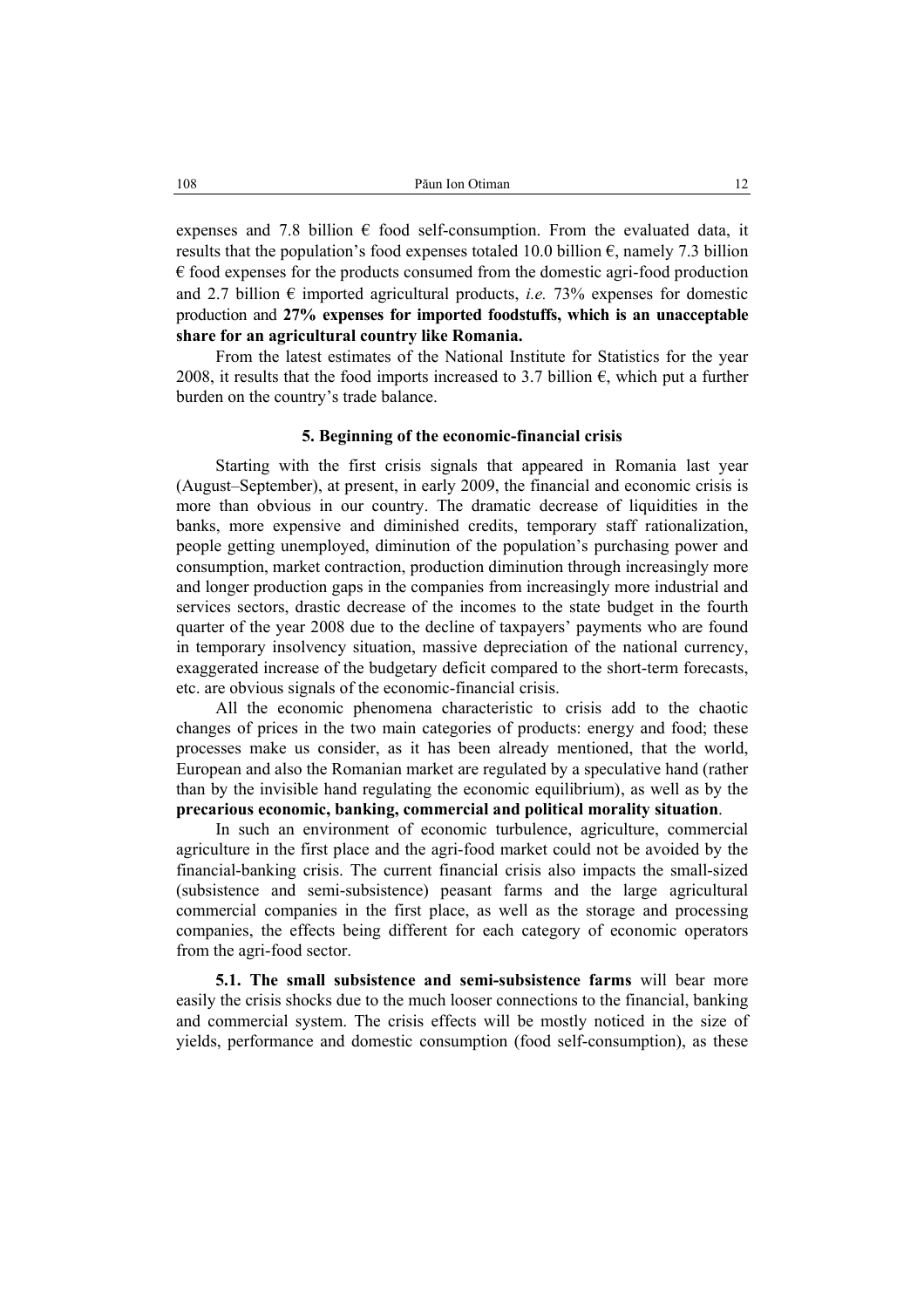will decrease. At the same time, the surplus of primary agricultural products, although much smaller compared to previous years, will be taken over in increasingly smaller quantities, due to the lack of performance in the network taking over, storing and processing the products and to the lower prices of agricultural raw materials.

Another effect, considering the precarious situation of labour force use on the domestic and European market, consists of the strong demographic pressure upon the small-sized farms due to the urban-rural and internal rural migration.

We consider that the strongest effect upon the subsistence and semisubsistence holdings will be represented by the diminution of their share (in number and area), determined by the transfer of these holdings to the medium and large-sized companies, associations and farms, through agricultural land sale and/or leasing out by the subsistence and semi-subsistence farmers.

**5.2. The commercial agricultural holdings and the agri-food companies** will be subject to much stronger shocks induced by the crisis, which will be mainly manifested into the following direction:

– **diminution of bank credits** (for production and for investments), worsening the crediting conditions (extended guarantees) and finally more expensive bank credits. We must underline that the bank credit in Romanian agriculture has an extremely small coverage area, due to the restrictions imposed to crediting by the banks and to the reduced banking network in the rural area. We consider that one of the modalities to improve and expand the agricultural credit would be the capitalization of the Savings Bank (CEC), as a commercial bank with state capital and the specialization of a department from this Romanian bank in rural (agricultural) credit;

– **extremely expensive commercial credit** practiced by the companies supplying agricultural inputs and equipment. The commercial credit, although attractive at first glance (yet misleading), is much more expensive compared to the credit from the banks, the farms having to accept it and ask for it due to the convenient repayment modality (at harvesting or at the moment when the production is sold);

– **the decrease of agricultural prices – of agricultural raw materials** strongly affects the financial equilibrium and the cash flow on the agricultural holdings;

– the commercial farms, agriculture in general, will take over, through the transfer of intersectoral negative economic effects, permanently determined by the governmental policies. Since 1990 (but also before, in the communist period) up to the present moment, with the present government in power, agriculture has been a priority only in the declarations and programs. In reality, agriculture and rural development in general have never represented a financial support priority, in any governmental cycle, mainly in the field of investments, in the equipment of the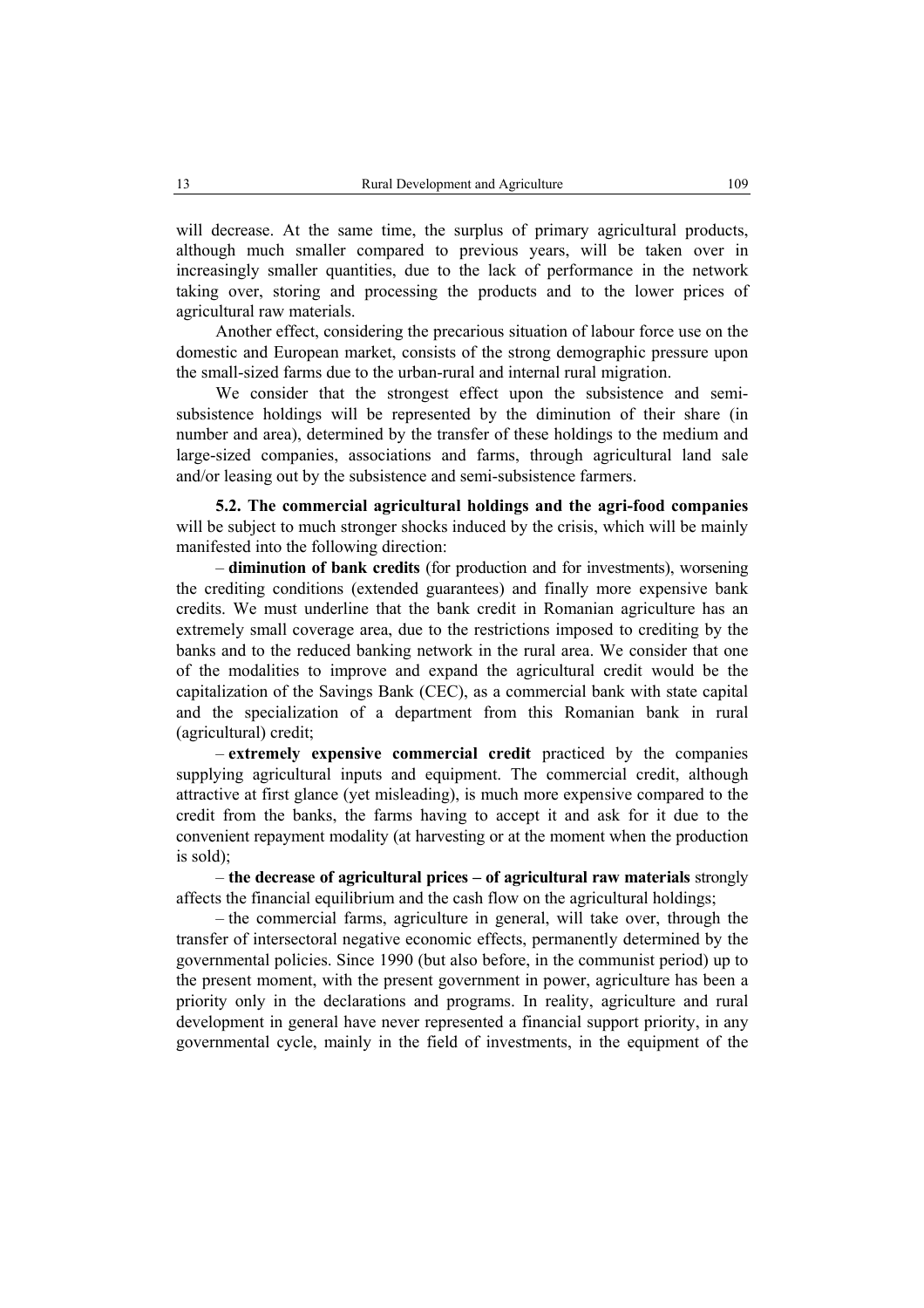rural area and agricultural holdings. Suffice it to mention the "parody" program of irrigation system rehabilitation, which in 20 years has had the same rehabilitation rate as the construction of motor ways in Romania; the difference between the two large investment projects is that in reality, the physical irrigation systems were already in place, while the motor way network was not.

> \* \* \*

After presenting the current situation of agriculture and rural area the following question obviously arises: **What is to be done so that agriculture and rural development can represent factors determining the economic-financial crisis shock attenuation and resuming economic growth?**

We consider that the answer to this question can be given only starting from the possible **capital injection** in agriculture and rural development, in economic factors, in investments that generate jobs, rural economy growth, increase of production and productivity on the agricultural holdings, in rural territory equipment, in infrastructure, that is from finding and putting into application the necessary financial resources, through financing systems adequate to the current situation, resulting in putting an end to the economic decline and resuming economic growth.

It is obvious that Romania, as a EU Member State since 2007, according to the accession agreement, has to "get in line" with the agriculture and rural development finance systems in practice in the EU. Yet, with a main remark: **All the CAP financing systems adopted by EU** since its establishment up to the present moment, except for the first system, in use in the immediate period after the Common Market establishment, **were finance systems operating in the conditions of strong general economic and agricultural growth** for balancing the agricultural supply (in many cases with surplus production) with the demand on the common agricultural market, financial systems targeting the performant family farm consolidation, as well as more refined financial systems related to environment and landscape protection, animal welfare, etc.

The finance systems in EU have greatly evolved since the Common Agricultural Policy adoption up to the present moment, taking different forms according to the development stage of the agricultural holdings and of the European agricultural market. The agricultural and rural development finance system adopted by the European Commission, in the present period, is adapted to the present development stage of agriculture and rural area, but only in the developed countries of the European Union. It is obvious to ask ourselves whether the current CAP finance system would stimulate, help and support the Romanian agricultural holdings, which, we must repeat, are most often found in the situation of the EU agricultural holdings in the 1960s.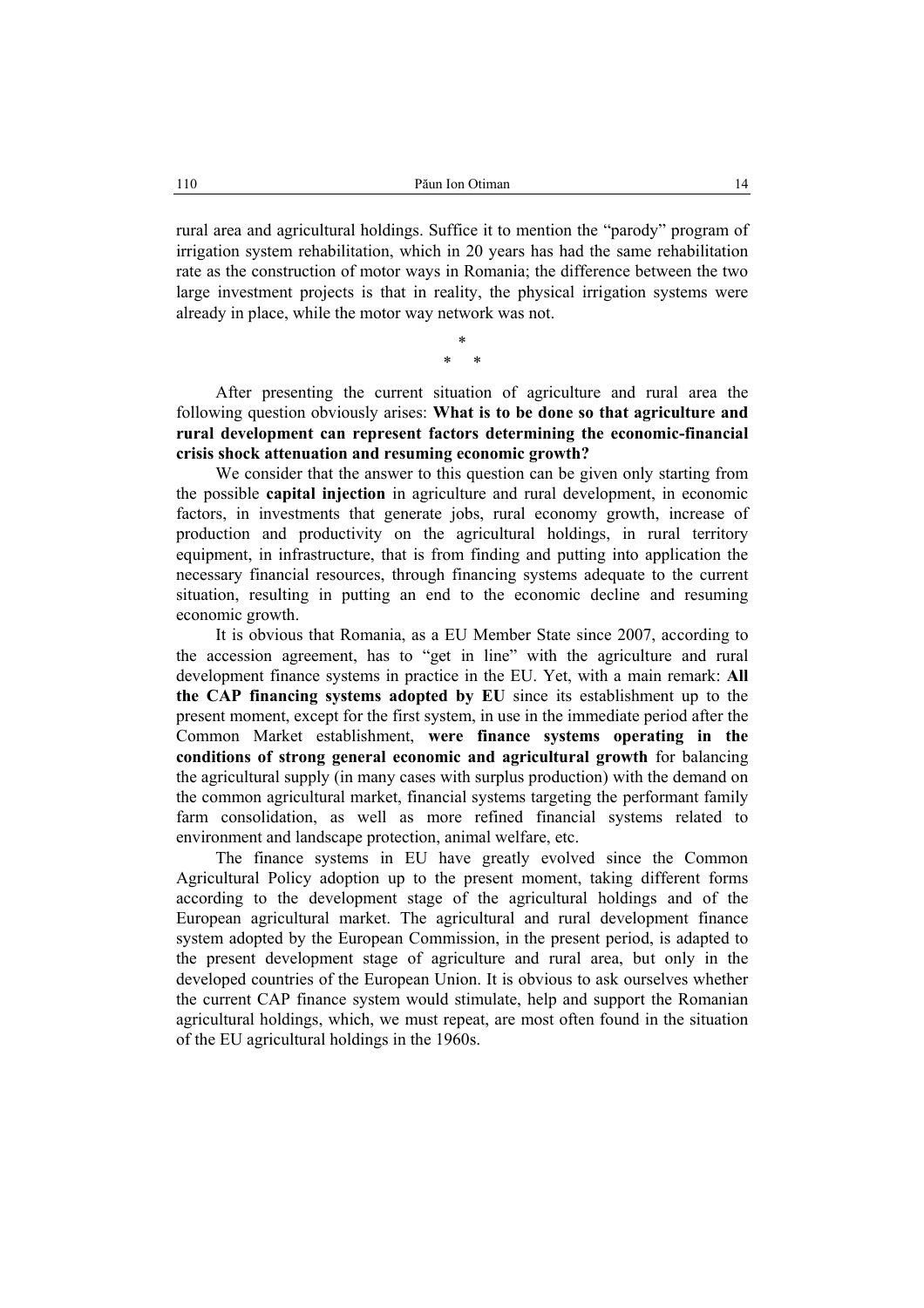Taking into consideration the present period, of generalized economic and financial crisis, we should also specify that **none of the EU agriculture and rural development finance systems** has been designed for periods of economicfinancial crisis or of globalized economic recession.

That is why certain points of view that will be next presented, on the modalities to attenuate the crisis in agriculture and to increase this sector contribution to relaunching economic growth, might be in disagreement with the present CAP finance system adopted by the EU.

# II. THE MAIN MODALITIES TO ATTENUATE THE CRISIS EFFECTS AND TO RESUME ECONOMIC GROWTH IN AGRICULTURE

From the analysis of causes generating technical and economic nonperformance in agriculture, it results that a chronic scarcity exists in the (optimum) allocation of production factors, together with a deficient management on most agricultural holdings and commercial companies (and SMEs) that process the agricultural products, as well as main deficiencies in the management of chains that take over, store and trade the agri-food products.

When discussing about crisis attenuation and resuming economic growth through the contribution of agriculture, we should specify an obvious fact. In the first place, the strategies, programs and projects for agriculture focus upon **sustainable rural development**. The question that arises is the following: what kind of sustainable rural development and sustainable economic growth in agriculture can we talk about, when in Romania the situation of agriculture and rural areas is that previously described in this paper?

Sustainable rural development means modern rural infrastructure, adequate technical endowment of the rural territory, localities and rural dwellings, a living standard comparable to the urban and European rural living standard, use of renewable natural resources in the economic circuit, environment and landscape protection.

We can talk about sustainable economic growth only when, first of all, investments are made on the medium and longer term in agri-food productive sectors, in advanced technologies, in competitive commercial circuits for the Romanian agricultural products, through agricultural market enlargement, turbulence attenuation and diminution of production and price fluctuations by the increase of Romanian agricultural products participation to third markets, to the European common market in the first place.

But, coming back, how can we discuss about **sustainable economic growth** in agriculture, as long as the Romanian agriculture "performance" is at the lowest limit, as long as, in the ecological conditions of our country, we import over 25% of the Romanian food consumption value?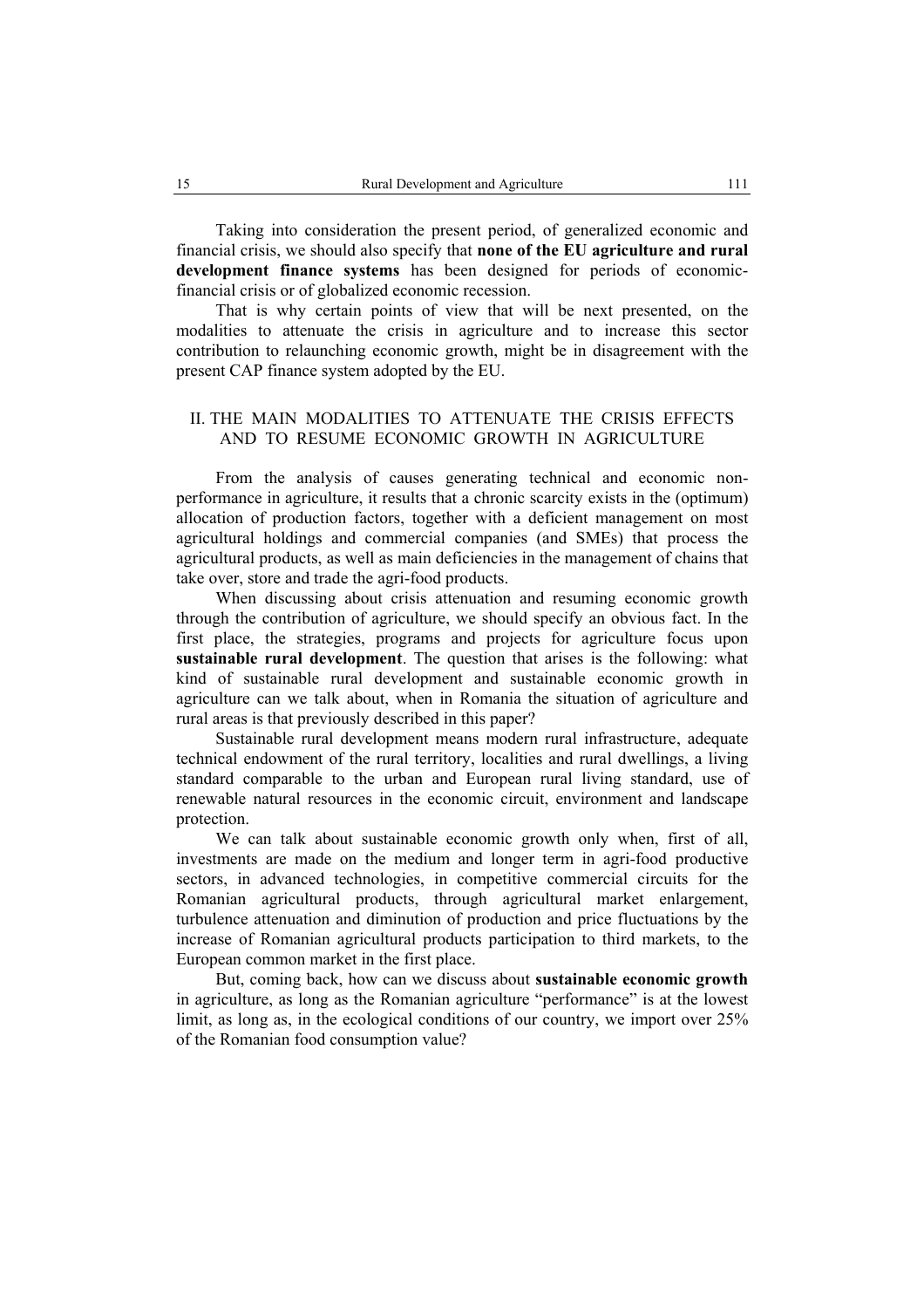| EU-6, 1960-1970<br>$-$ Average grain yields 2,700–3,000 kg/ha<br>$-$ Average milk yield 2,500–2,800 l/head                                                                                                                                                                                                                                                                                                                                                                                                                                                                       | EU-15, 2000-2009<br>- Average grain yields 7,000-8,000 kg/ha<br>$-$ Average milk yield 7,000–7,500 l/head                                                                                                                                                                                                                                                                                                                                                                                                                                                                                    |
|----------------------------------------------------------------------------------------------------------------------------------------------------------------------------------------------------------------------------------------------------------------------------------------------------------------------------------------------------------------------------------------------------------------------------------------------------------------------------------------------------------------------------------------------------------------------------------|----------------------------------------------------------------------------------------------------------------------------------------------------------------------------------------------------------------------------------------------------------------------------------------------------------------------------------------------------------------------------------------------------------------------------------------------------------------------------------------------------------------------------------------------------------------------------------------------|
| $-$ Food imports 25–30%                                                                                                                                                                                                                                                                                                                                                                                                                                                                                                                                                          | $-$ Food surplus 20–25%                                                                                                                                                                                                                                                                                                                                                                                                                                                                                                                                                                      |
| CAP objectives supported by financial<br>solidarity:                                                                                                                                                                                                                                                                                                                                                                                                                                                                                                                             | <b>CAP objectives supported by Health-Check</b><br>$(CAP-HC)$                                                                                                                                                                                                                                                                                                                                                                                                                                                                                                                                |
| - agricultural productivity increase based<br>upon technical and biological progress, ensuring<br>the agricultural production increase through the<br>optimum use of production factors and in-<br>creasingly qualified family labour;<br>- ensuring a fair living standard for the<br>agricultural population, by obtaining decent<br><i>individual incomes for farmers;</i><br>- guaranteeing the agri-food supply security<br>for the population (consumers) from the EU<br>Member States:<br>- guaranteeing reasonable selling prices of<br>agri-food products to consumers. | -increase of agricultural products compete-<br>tiveness on the domestic EU markets and on the<br>world markets;<br>$-$ food safety improvement through foodstuffs<br>quality increase;<br>- ensuring social equilibrium on the basis of<br>agricultural income stabilization and creation<br>of new income sources;<br>- agricultural practice in agreement with the<br>environment, ensuring animal health and welfare,<br>by decoupling payments from production and<br>establishing a single payment scheme per farm,<br>in parallel with introducing the cross-compliance<br>principles. |
| <b>Financing effects:</b>                                                                                                                                                                                                                                                                                                                                                                                                                                                                                                                                                        | Romania                                                                                                                                                                                                                                                                                                                                                                                                                                                                                                                                                                                      |
| - Consolidation of holdings<br>- Twice of three times higher yields<br>$-$ Surplus (exports) of 20–25%                                                                                                                                                                                                                                                                                                                                                                                                                                                                           | $-$ Average grain yields 2,500–2,700 kg/ha<br>- Average milk yield 2,800-300 l/head<br>$-$ Food imports 25–30%                                                                                                                                                                                                                                                                                                                                                                                                                                                                               |

#### **CAP finance systems**

And again, how can Romanian agriculture get in line with the EU competitiveness levels, through  $CAP - Health Check (CAP - HC)$ , the new agriculture financial support system, as long as the investment program for sustainable economic growth is almost non-existing, compared to the true needs of productive investments?

When, in what period and by what financial support systems did the EU Member States achieve the "CAP miracle", at the time when they provided massive financial support to farms through investments, in the decades '60–'70 of the last century, or now, when the CAP–HC is being applied (see previous box)?

For the EU Member States with a developed agricultural sector, the new CAP – HC fits like a glove, while for Romania's agriculture it does not fit at all. Why? The answer is simple: the amounts that reach the farmers through the single area payment scheme (SAPS), of about 100  $\epsilon$ /ha (direct payments from the EU budget + complementary payments from the national budget), *i.e*. 430 RON/ha at the current exchange rate – February 2009, in the case of non-commercial (subsistence and semi-subsistence) agricultural holdings, which operate over 60% of the country's agricultural land area, are used as an allocation to farmers, in the best case, as necessary amounts for covering minimum annual production costs. According to the real situation in the field, these amounts are largely used as "social protection" for covering certain expenses of first necessity on the rural holdings.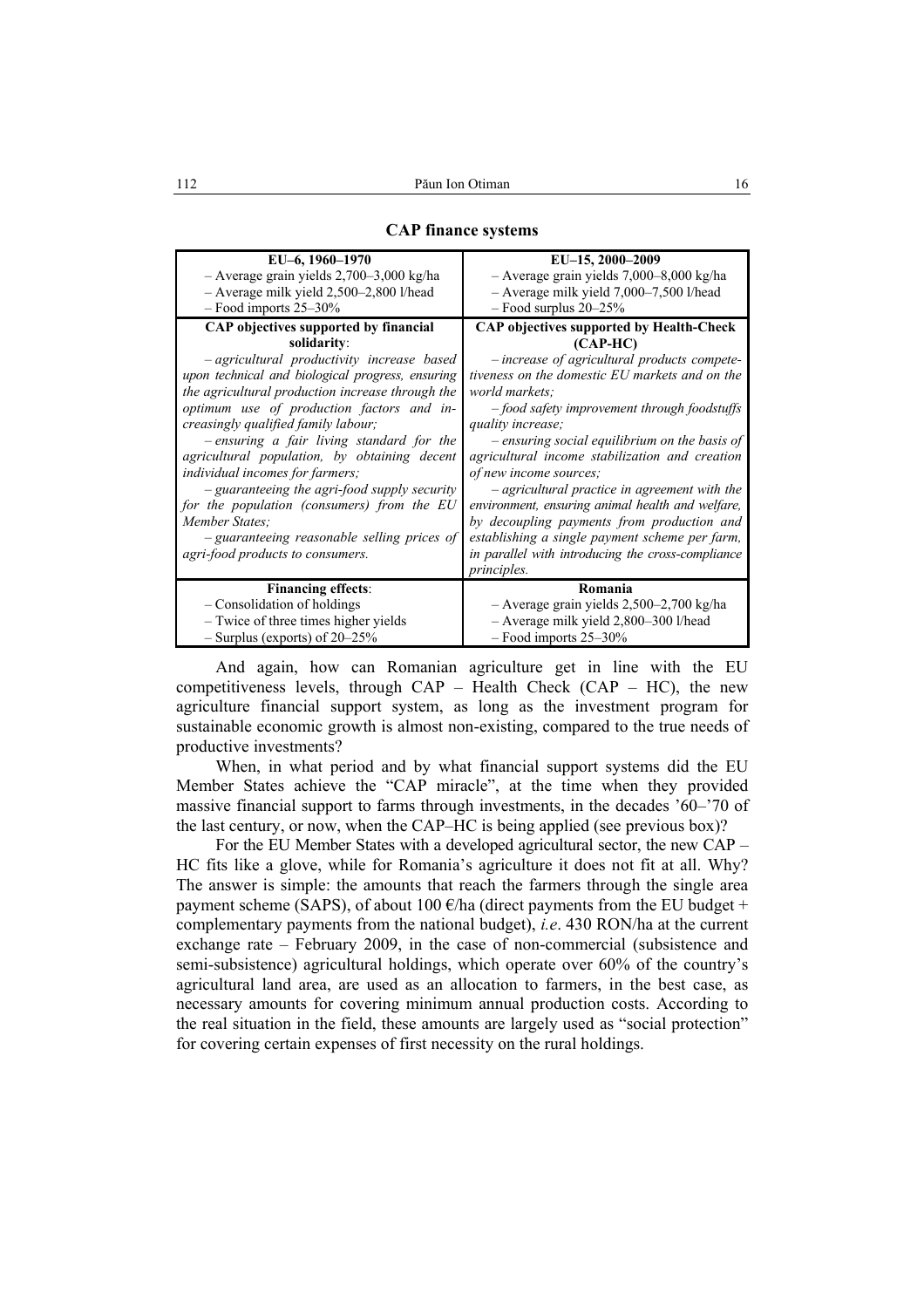For the EU–9 or EU–15 Member States, with surplus foodstuffs, the CAP– HC application, through the single payment scheme (SPS) averaging 300  $\epsilon$ /ha, taking into consideration the farm performance and consolidation level, can be considered much more suitable for the new finance policy (which does not distort the market).

Coming back to the need of **sustainable economic growth in agriculture**, it is important to reiterate the *sine qua non* condition of these: **allocation of funds for investments in the increase of agricultural yields, in an increased participation of our country on the foreign agri-food markets**. It results that the first steps to take in agriculture and rural development in Romania consist of directing the investments from the national (private and public budget) funds, European funds and from the domestic and foreign credits into: permanent and constant factors generating technical and economic performance on the agricultural holdings; investments on commercial companies (SMEs in particular) processing the agricultural raw materials, which results in gross value added from rural agrifood and non-agricultural economy; investments in rural infrastructure, in the technical equipment of localities and rural area; investments on afforestation of non-productive land, until an optimum forest coverage of the national territory is reached, planting forest shelterbelts on agricultural land, mainly in the counties from the southern part of the country, anti-erosional shelterbelts and protection belts of localities, circulation ways, canals and dikes; investments in the renaturalization of significant wet and green areas (natural pastures), all these coordinated with the environment and landscape protection actions; investments in the mountaineous economy consolidation; investments in generating new knowledge based upon basic and applied research; investments in rural labour training and professional reconversion; investments in the consolidation of private-family agricultural holdings, by restructuring the subsistence and semi-subsistence farms.

All the investments presented above should simultaneously generate performance, competitiveness, food security and safety, and, what is of utmost importance in periods of crisis and recession, short-term as well as medium and longer-term jobs.

## **1. Allocation of funds in the refunctionalization and modernization of efficient irrigation systems**

The refunctionalization and modernization of irrigation systems are the top investment priorities in agriculture, in Romania's present conditions. We would like to highlight this priority, as the National Rural Development Program (NRDP) only briefly mentions the rehabilitation of irrigation systems, when the consistency with the national programs is presented, placing the "*modernization of the primary irrigation network and of association forms for their functionality*" only on the sixth place.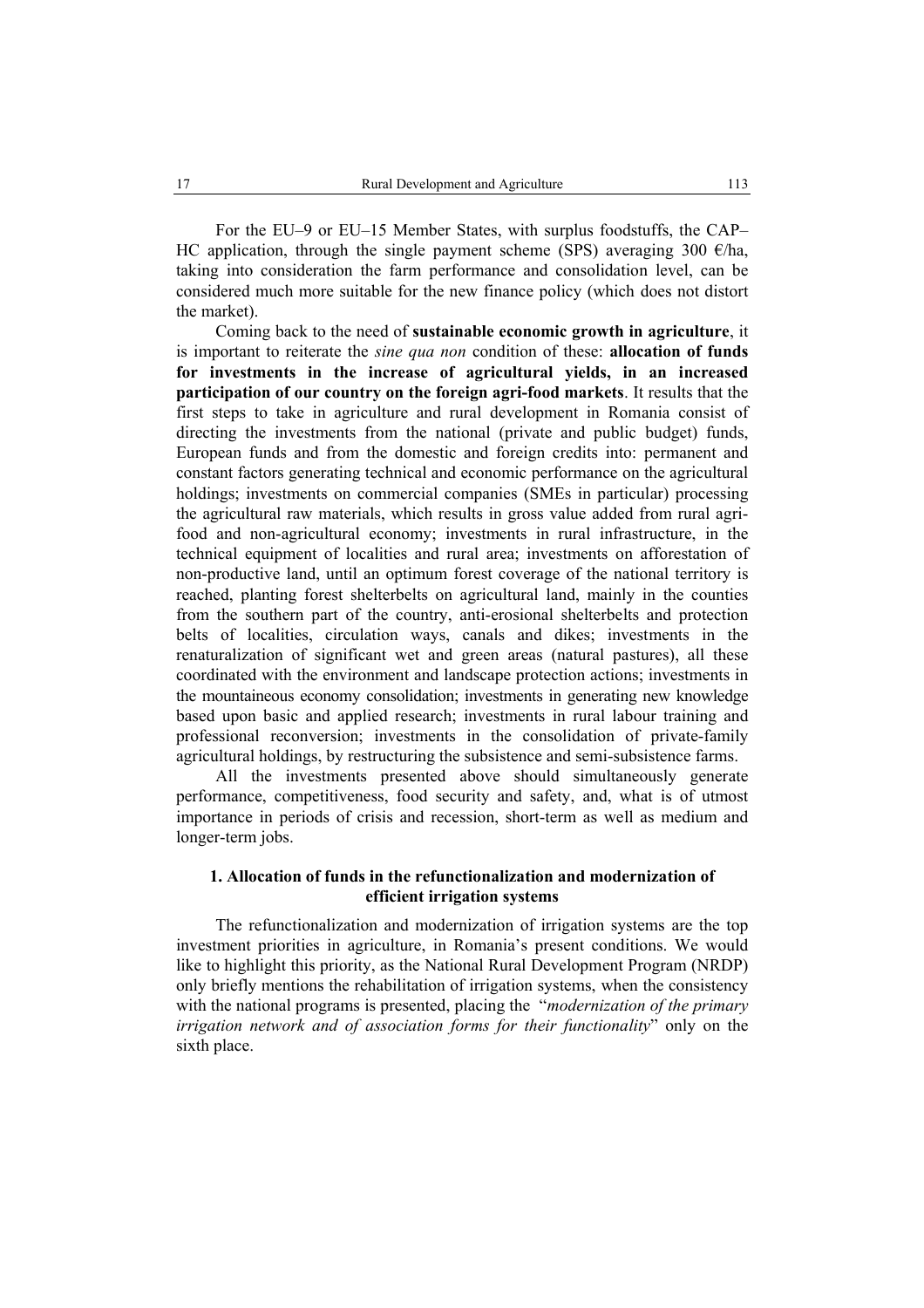In chapter 2 of NRDP, when presenting the general strategy, the transposition of Community priorities and the establishment of national priorities, it is mentioned "*for the continuation of the sustainable economic, environmental and social development of rural farms in Romania and of the development oriented to foreign trade, mainly to the EU trade, the general rural development strategy should focus on competitiveness increase …*". How? What is the modality? In the conditions of a non-performant agriculture, in the absence of investments in stable growth factors of performance on the agricultural holdings?

According to NIS data, at the end of the year 1989, in Romania, the area **equipped** with large-scale irrigation facilities totaled 3.1 million ha (21% of the agricultural area), out of which 2.9 million ha arable land (30% of the country's arable area), being on the  $3<sup>rd</sup> - 4<sup>th</sup>$  position in Europe in this respect.

In spite of this, the expected irrigation effects on the average yields obtained in Romania could be noticed neither before 1989 nor at the present moment. In reality, the huge financial and material effort, which caused a disequilibrium in Romania's state budget for many years, was not justified due to the partial utilization of the area equipped with irrigation facilities. The irrigation systems in Romania, compared to those from the performant countries in irrigations, are characterized by extensivity and low utilization efficiency. While in the developed countries the density of pipelines is 60–90 ml/ha, in our country the density is only 18.5 ml/ha, while the irrigation yield by 1.56 lower in Romania. But the most striking difference between the Romanian irrigation systems and those from other countries (Italy, Spain, France) consists in the water losses along the canal network. In Romania the water losses through infiltration into canals and evaporation is over 50%, *i.e.* half of the water input in the network, while in the West-European countries, Israel, USA, the losses amount to only 10–20%. At the same time, the technical solution of water pumping, from the Danube, in two or several steps, requires a high energy consumption for the transport of water from source to crops. In most irrigation systems from other countries, the gravitational water delivery system on main canals is used, the energy being used only for water distribution from the interior canals (pipelines) on the agricultural holdings to the crops.

From the statistical data it results that before 1989, out of electric power saving reasons or because of the permanent energy scarcity, no more than 1.5 million conventional hectares were irrigated in reality. Even on these areas, the crop irrigation technology was deficient, both as regards the irrigation rate and the periods between irrigations. It is well-known that an inadequate irrigation has much smaller effects compared to the optimum rate/ average allocated rate ratio. The research work conducted by Dr. A. Lup on the irrigation inefficiency in Romania<sup>4</sup> is relevant in this respect.

 $\overline{4}$ A. Lup, *Irigaţiile în agricultura României*, Editura Agris, Bucureşti, 1998.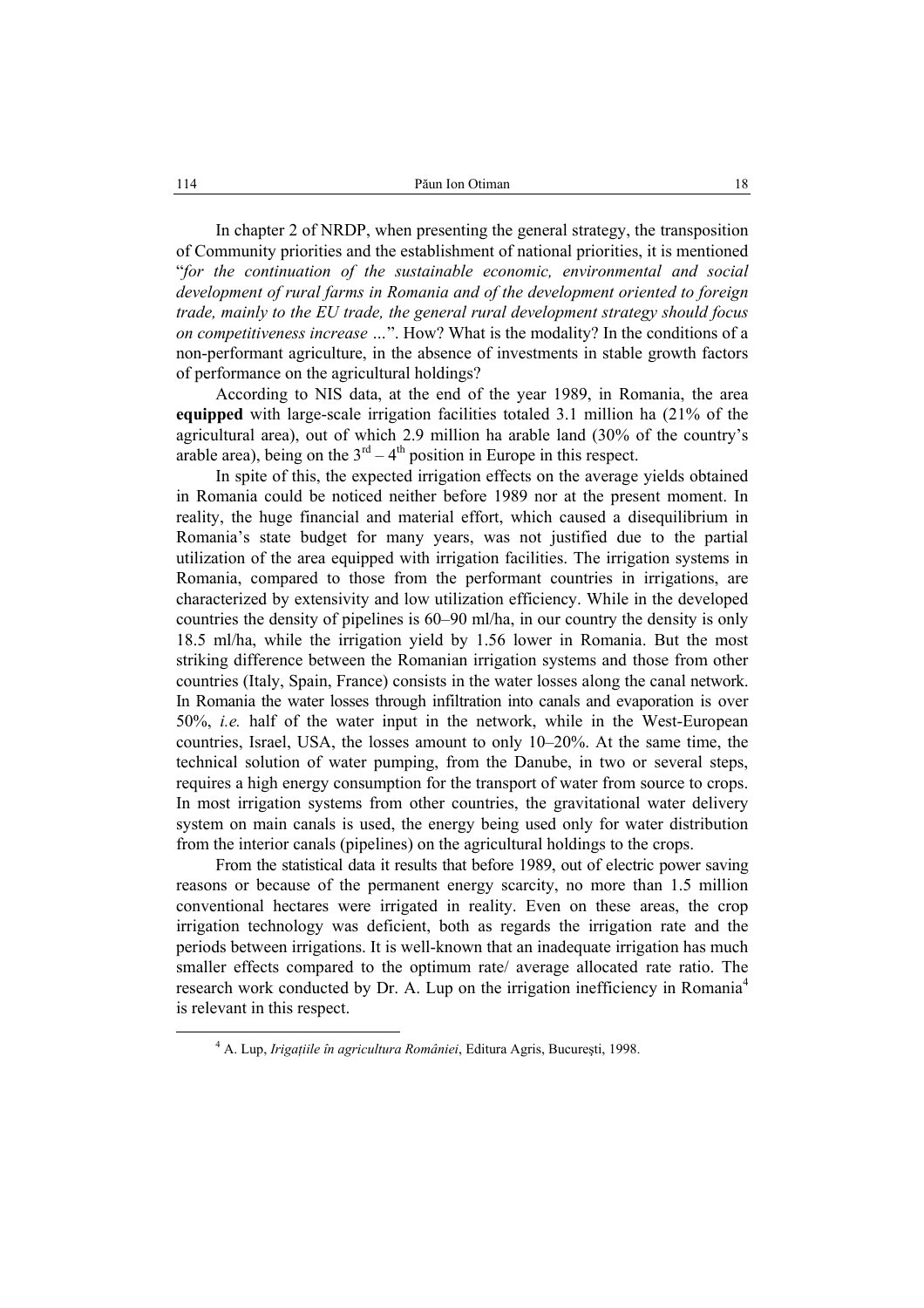After the year 1990, the irrigation systems was physically deteriorated by clogging and deterioration of the pipe tightness, as well as through the theft of technical pumping equipment and of distribution pipes and watering equipment from the irrigation stations. The effects of this situation were felt mainly in the years 1992, 2000 and 2007, extremely dry years, when we estimate that Romania lost about 6 million tons of cereals, soybean and sunflower due to the impossibility to irrigate minimum 1 million hectares.

After 1990, besides the degradation-destruction of irrigation systems (canals, water pumping plants, pipes, art works, etc.), through the Land Law application and related regulations (Law on agricultural companies and associations, Law on the privatization of agricultural commercial companies, etc.), agriculture experienced a deep restructuring of land properties and holdings, with important implications upon the cropping technologies, upon crop irrigation implicitly. Since  $1991<sup>5</sup>$  up to the present moment, 11.2% of the area equipped with irrigation facilities and 23.1% of the rehabilitated area were irrigated on the average, representing 775,000 ha in 1994 (maximum level) and 45,700 ha in 2005 (minimum level). In the driest years of the last two decades, only small areas were irrigated, namely: in the year 1992 – 465,000 ha (15.0%), in the year 2000 – 216,000 ha (7%) and in 2007, the year with the most severe drought – 320,000 ha (10.1%), with extremely high harvest losses (about 6–8 million tons each year). The average yields of the main cereals (wheat and maize) were 2075 kg/ha in the years 1992 and 2000, and 1540 kg/ha in 2007, representing 22–25% of the average in the European countries with similar ecologic conditions and areas equipped with irrigation facilities almost equal to those from Romania.

The studies conducted by the great specialized foreign companies (Gersar – France, Morrison Knudsen Corporation – USA, Binnie – Partner and Hunting Technical Services LTD – United Kingdom, Japan International Cooperation Agency – Jica – Japan) in the period 1991–1995 estimated average investments for total revamping of the systems of about 1500 \$/ha (with large variations depending on the system, from 338 to 2500 \$/ha) and average investments for the endowment with irrigation equipment of about 110–115 \$/ha (from 80 to 150 \$/ha depending on the type of irrigation equipment). In the same studies, it is mentioned that, at the current electric power price, the area that had to be rehabilitated in the first ten years (1995–2004) totaled about 1.7 million hectares, as this area needed pumping – re-pumping water from the Danube up to 85 m height (this being the maximum economic pumping height). In the higher areas, as is the case of the irrigation systems from Dobrogea totaling over 400,000 de ha, the irrigation cost is still nonaccessible for farmers, as the estimated electric power consumption is over 2,100 kw/h/ha, and the irrigation cost is about 860–900 lei/ha.

5 *Ibidem*.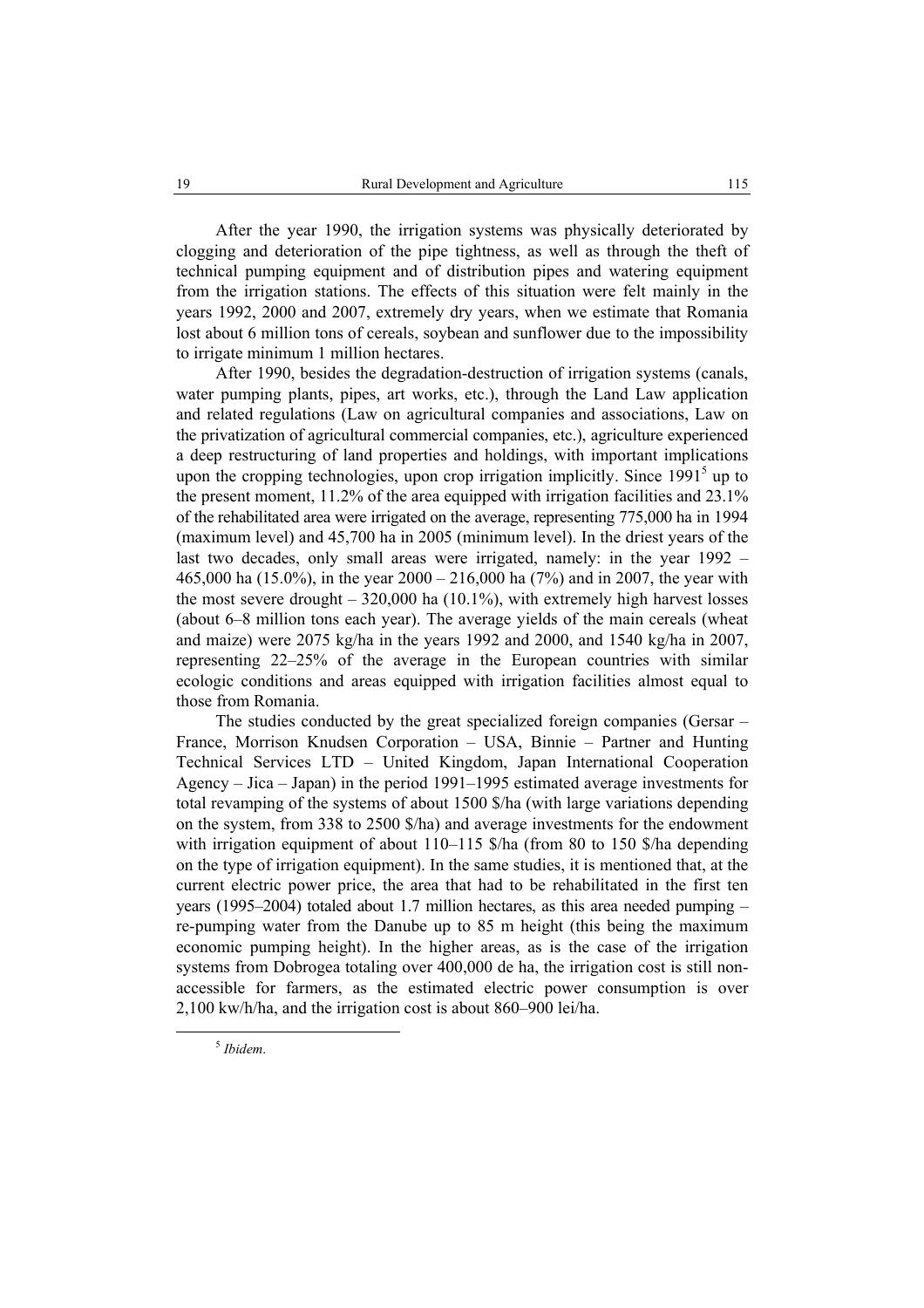To sum up, we consider that **the top investment priority in Romania's agriculture, which must be included on the first place in all the strategy programs of Romania's agriculture and rural development** (with national or foreign financial support) should be **the investment in the rehabilitation and equipment of the irrigation systems on 1.7 million ha in the shortest time possible (maximum 5 years)**.

For the remaining area of 1.4–1.5 million ha, which represents the difference up to the total area equipped with irrigation facilities in the period previous to 1990, feasibility studies are needed by which technical solutions for water pumping should be established, as well as the necessary funds, its costs and the investment profitability for the water users.

In the situation when certain systems cannot be rehabilitated through revamping and modernization, as in the situation of the irrigation systems from Dobrogea, the renaturalization is imposed by the establishment of permanent pastures and of forest plantations (shelter belts and forests).

Considering the need to save water, in increasingly larger amounts, as well as the non-accessible cost of the irrigation water from the Danube, other urgent solutions should be adopted for the application of irrigation under the currently operating systems and for the enlargement of the new systems. In the first case, those irrigation systems should be expanded with low water consumption, sprinkle irrigation being preferred in the case of crops that are suitable for this type of irrigation. In the second case, the new irrigation systems, on lower scale compared to those built up in the 1980s, should be designed in another vision, so as to use water from interior resources (interior rivers, local accumulations, ground water), by water pumping using gravitational systems, with lower energy consumption and accessible costs for the small farmers.

### **2. The Romanian rural economy**

**The rural economy** is mainly agricultural, as the agricultural economy *per se* accounts for 60.5%, compared to 14.1% in EU. The deeply distorted structure of the Romanian rural economy also leads to a similar rural population structure by sectors of activities (primary sector 64.2%, out of which in agriculture 56.6%, secondary sector 18.5%, tertiary sector 17.1%). In the Romanian rural area, the non-agricultural economy (SMEs with industrial profile, rural tourism) has a low share, while rural tourism, in all its variants, except for certain mountain zones (Bran – Moeciu, Apuseni, Maramureş, Bucovina) and for the Danube Delta, is almost non-existent (11,000 accommodation places in about 1,600 agro-tourism boarding houses).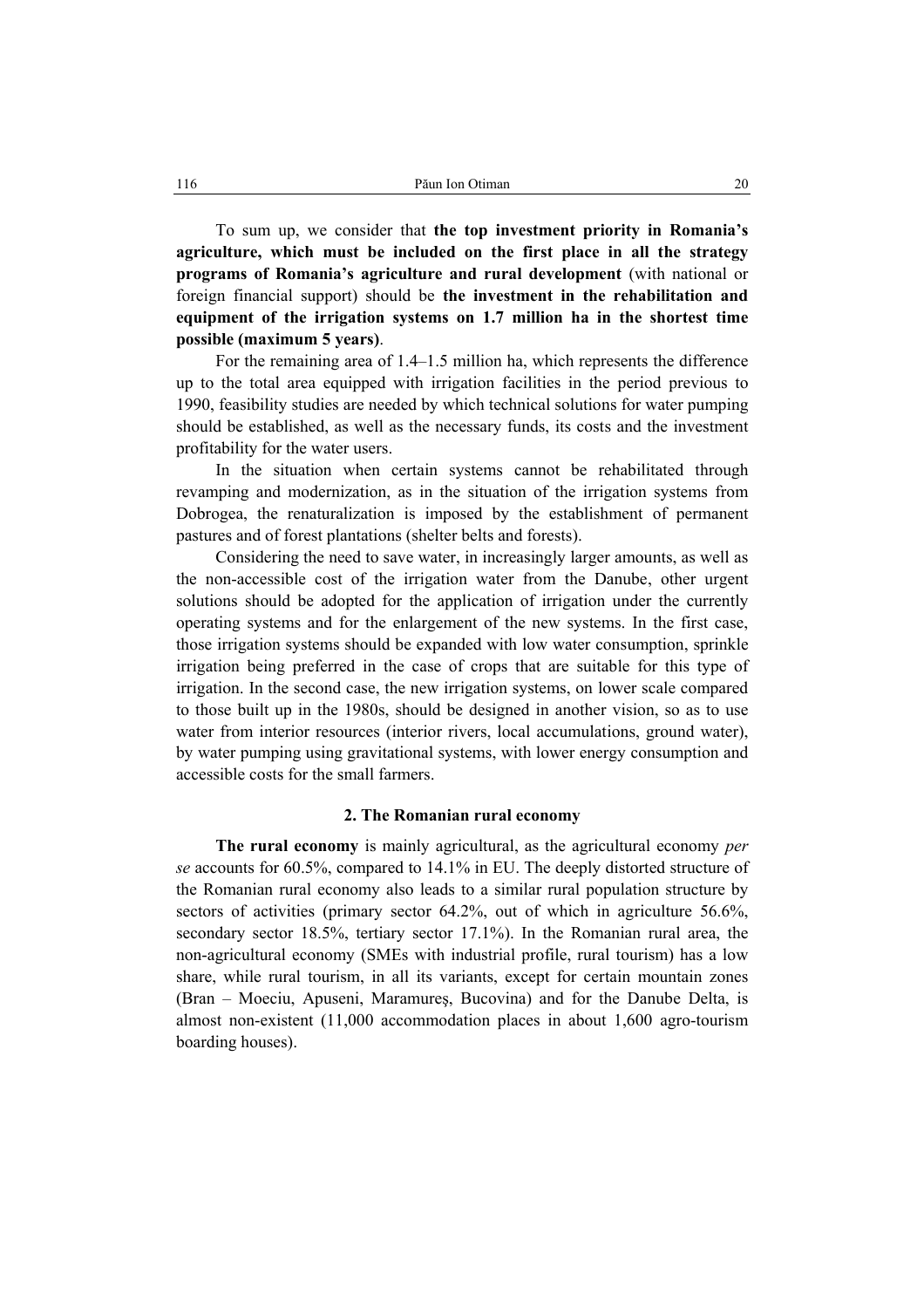A solution for encouraging investments in the rural area, for SMEs development in the non-agricultural economy and in the processing sector of primary agricultural products, should be the permanent concern of local authorities, by establishing, under economic decentralization and decisional subsidiarity, in the rural localities (or rural areas) with surplus labour force, of certain **village industrial microzones** with financial support at county or regional level, through their equipment with the necessary utilities for industrial activities (electric power, thermal energy, gas, water, sewerage, interior and access roads, telecommunications, etc.), similar to those existing in the EU rural areas for a longer period of time. For example, in Germany, there are local microzones that are generally parceled on the private domain of localities and equipped with the funds of town halls, on a single basis or in association. The motivation of inertia from the part of many local authorities in this field is not real. Most villages have significant areas under communal pastures, which in a short period of time can no longer be used as pastures, according to the EU regulations regarding the elimination of "collective" grazing.

The investments in the non-agricultural and food economy in the rural areas, besides the gross value added increase by processing the raw agricultural and nonagricultural materials from local resources, has another great advantage, both in the crisis and recession periods and in the economic growth periods, *i.e*. job creation through the utilization and stabilization of (rural) local labour force, revitalization of rural localities, mainly in the less favoured and marginal areas.

## **3. Equilibration of forest land cover**

Another priority investment, with multiple beneficial effects upon the ecologic equilibrium, environment protection, landscape improvement, carbon dioxide absorption, agricultural land protection, protection of localities, of communication ways and of dykes, water accumulation in soil and diminution of wind power, etc. is represented by **planting trees on degraded land areas and setting up shelter belts.**

From the point of view of forest cover (26.8%), Romania is under the European average and much under the optimum forest cover level (40% as stipulated by the Forestry Code for the year 2035), although one third of the country's area is represented by mountains and one third by the Sub-Carpathian hills and the high plateaus. Besides the deficient general cover, the distribution by relief macrozones is also deficient, as in the plain zone the forest land cover is 10.9%. The most deficient in forest cover are the plain zones from the Danube Plain (counties Ialomiţa, Călăraşi, Teleorman, Olt, Ilfov, Brăila), Dobrogea (county of Constanta and parts of the Tulcea county), the Western Plain (the plain areas from counties Timiş, Arad and Bihor), where the semi-desertification and desertification phenomena are very aggressive.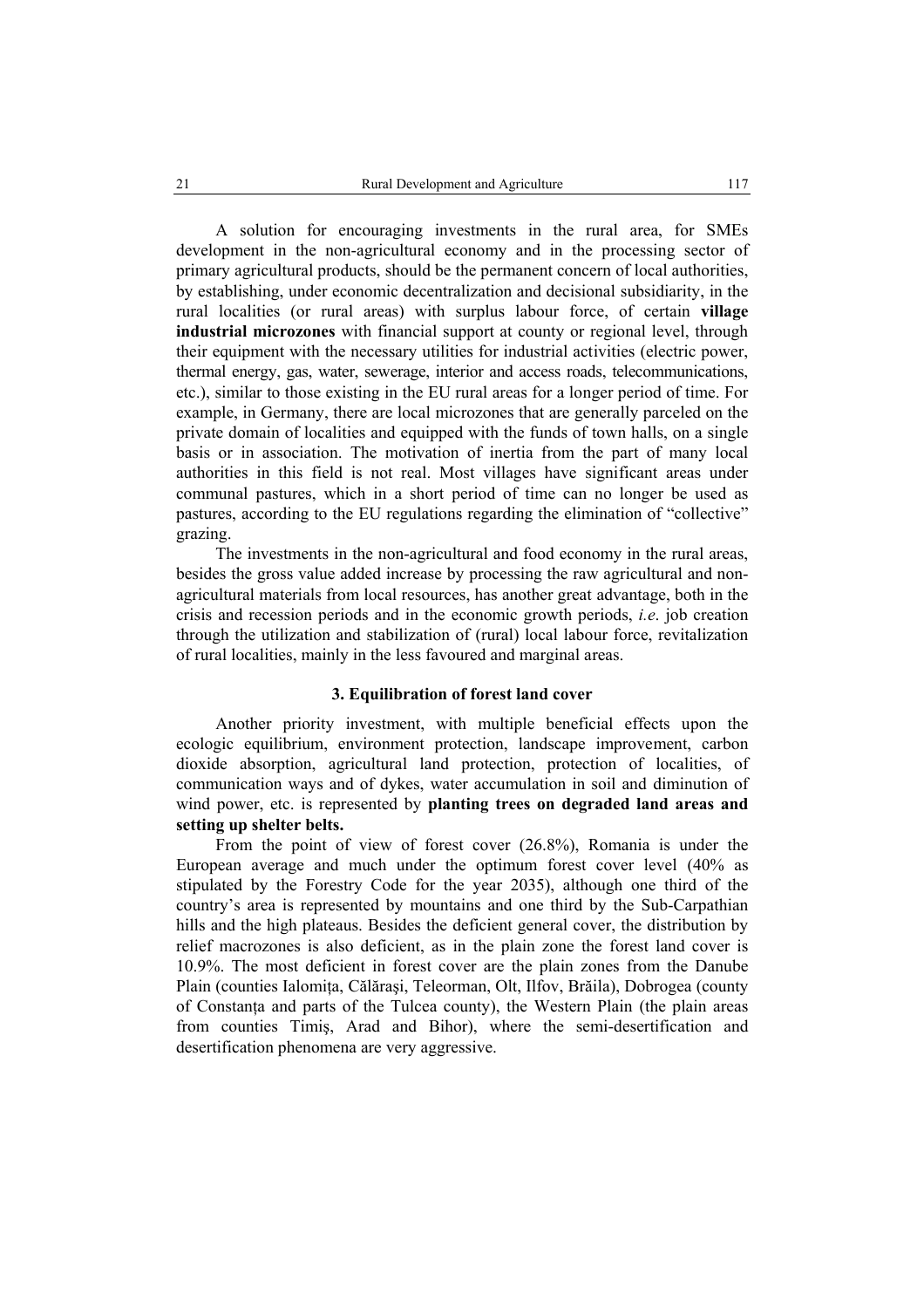The National Rural Development Program (NRDP) stipulates that the forest cover will increase from 25.8% to 32% on the long term, without specifying its duration, which represents an increase of forest area by 1.24 million ha. In the case when the time limit for achieving this is 14 years (two EU budgets), it results that the yearly afforestation rate would be about 80.000 ha on the average.

Taking into consideration the urgent need for a zonal equilibration, mainly of the deficient plain zone, we consider it necessary to lay a priority focus upon planting windbreaks and trees on the non-productive land from the plain zones, so that the forest cover in this zone can reach 14–15%. The priority counties for planting tree shelter belts are the following: Constanța, Brăila, Ialomița, Călărași, Ilfov, Teleorman, Olt, Dolj, Mehedinţi and the western zone of the counties Timiş and Arad.

Among the concerns for ecologic equilibration of Romania's territory by the increase of the permanent green land cover, carbon dioxide consumption diminution and desertification decrease, the development of areas under permanent pastures (pastures and renaturalized hayfields) stands out, mainly in the deficient zones.

In Romania the grassland area totals 4.9 million ha, out of which 3.4 million ha pastures and 1.5 million ha natural hayfields (33.2% of the agricultural land area and 20.6% of the total country's area), yet with a non-uniform distribution by the main relief units of the country: 2.4 million ha in the mountaineous and alpine zone (32.7%, 49%), 2 million ha in the hills (24.4%, 40.1%) and under 0.5 million ha (6.1%, 10.2%) in the plain (the first percentage share in parentheses represents the share of grassland in the total area of each relief unit, and the second percentage share is the share of grassland from each relief macro-forms in the total grassland area from Romania).

Taking into consideration the present uncultivated areas from the plain zone, which exceed 1–1.2 million ha each year, we consider that, on the basis of a financial support from both public and private sources, the share of grassland in the plain zone can be increased to 15–16%, compared to 6.1% at present. Our opinion is that the permanent green land cover in the plain zone should be also supported by public funds, as this action has beneficial effects upon the environment, upon the diminution of carbon dioxide in the air, the landscape variety improvement, which is rather dull in the plain area; all these should also receive support from the society, through funding from the state budget.

## **4. Investments in rural infrastructure and technical infrastructure in the countryside**

The social desertification of the rural area, mainly in the less-favoured areas (or mountain areas) is a phenomenon that has been extended on a large scale recently, to reach an alarming percentage, on the basis of rural-urban, rural-rural and rural-foreign countries migration, increasing each year. Extremely beautiful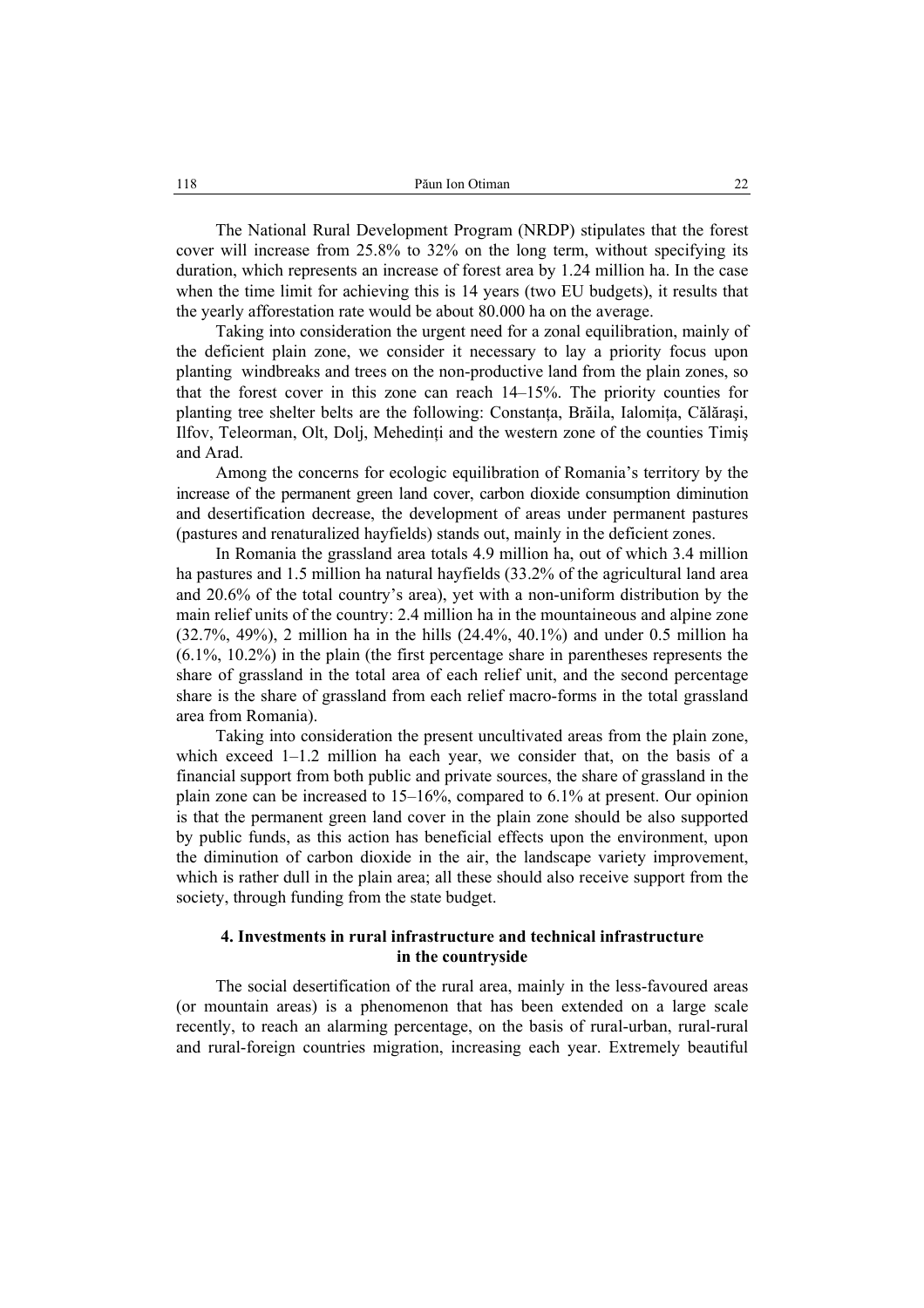traditional villages, with a special landscape, with a non-polluted or low polluted environment, are being depopulated and are demographically and physically ageing, being in danger of extinction due to the diminution or end of agricultural, fruit farming, sheep breeding, mining or other activities.

The rural development of rural areas, from the economic, social, habitat and cultural point of view (preserving the traditional cultural values) presupposes, in the first place, the growth of economic activities, increase in the quality of work and living conditions, through access to facilities similar to those in the urban areas, thus creating the conditions for population stabilization, mainly for the young population.

In this respect, through its strategic objective **growth of activities in the rural areas**, NRDP has in view the "development of integrated village renovation projects, targeting the development of an adequate *infrastructure and the improvement of the access to the basic public services for the rural population, on one hand, and the necessary protection, which should be brought about by a positive contribution to social and cultural activities and to the preservation of the natural cultural identity on the other hand*"*.* As infrastructure represents an important subsystem as well as a main condition for the sustainable rural development, implying massive financial support, this must be improved by local development projects, governmental programs, as well as by structural and cohesion instruments.

## **5. Agriculture – the backbone of Romanian rural economy**

Agriculture, in the predominantly agricultural zones, and forestry, in the rural mountaineous zones represent the backbone<sup>6</sup> of rural area. No rural development program can be designed in the absence of the main role played by agriculture. Although significant changes have been produced in the role and functions of agriculture recently, this remains the main component of any rural development program. At the same time, a new vision of agricultural development appeared, leading to the shift of focus from the **productivist character** to **the multifunctional character** of agriculture.

Even though multifunctional agriculture is less performant from the strict point of view of production and profit, it is preferred from other points of view (tourism, landscape, ecology, social, etc.).

Multifunctional agriculture, in principle, carries out the same economic functions as the super intensive and specialized agriculture, while taking over new functions as well, namely:

– production of energy raw materials (as a new and extremely important function in the areas with surplus food production);

 <sup>6</sup> Păun Ion Otiman, *Dezvoltarea rurală a României*, Editura Academiei Române, 2006.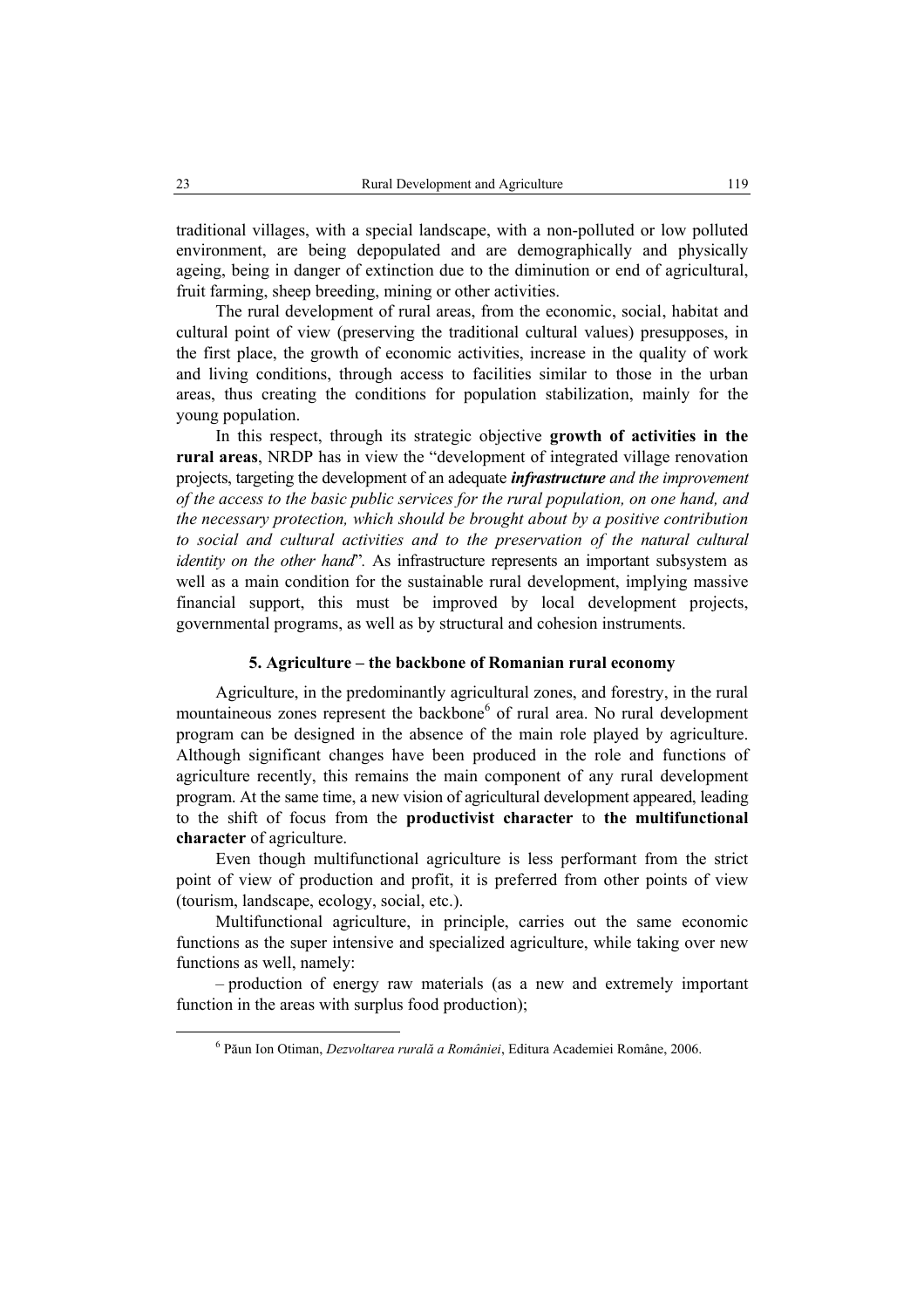– increase of tourism capital, by the preservation and improvement of landscape heritage;

– conservation of vital elements (soil, air, water, flora, fauna), by their sustainable use, under an organic farming system which should ensure the agroeco-system stability;

– harmonization of the social and cultural functions of the rural area in close connection to a healthy and diverse agriculture.

The development of multifunctional agriculture implies an increased number of people employed in agriculture, for longer periods of time during the agricultural year, compared to the specialized agriculture. At the same time, the organic farming presupposes the increase of production technology components with increased labour consumption, and consequently the attraction of additional labour in agriculture. It is obvious that the increase in the number of agricultural holdings (farms, individual peasant farms) that practice multifunctional agriculture cannot take place beyond the agri-food market solvency limit. It is estimated that at present, in the developed countries, 4–5% of the arable area is operated under the organic farming system, contributing by about 5–6% to the agricultural production and agri-food consumption value. As the prices of organic products are higher compared to those of the products obtained under the conventional farming system, the demand for such products is strictly limited and has a low growth rate. In these conditions, no significant increase of the organic production can be envisaged for the next 2–3 decades, and hence we cannot speak about a significant increase in the number of people employed on the organic farms; yet this is relevant for the new vision of agriculture and for the organic farm philosophy.

As agriculture has multiple functions, it seems natural that the society, as their beneficiary, should pay not only for the agricultural products, *i.e.* for food, but also for the **indirect services** that contribute to the improvement of the habitat, of the landscape, etc. The present price system, as well as the tendency to permanently reduce these prices, so as to obtain cheaper food, without using certain compensation forms for the subsidiary services, will have negative consequences upon farmers on the medium term and indirectly, negative consequences related to food security on longer term. We consider it necessary to evaluate these compensations (for tourism, maintaining the less-favoured areas "in operation", organic farming, environment protection, diminution of chemical fertilizers and pesticides applications), the government being responsible of finding finance sources for these.

The first great energy crisis from the  $7<sup>th</sup>$  decade of the 20<sup>th</sup> century raised new problems to agriculture. The **agricultural bioenergy production** represents an alternative to the fossil fuels, which will be exhausted sooner or later. Thus,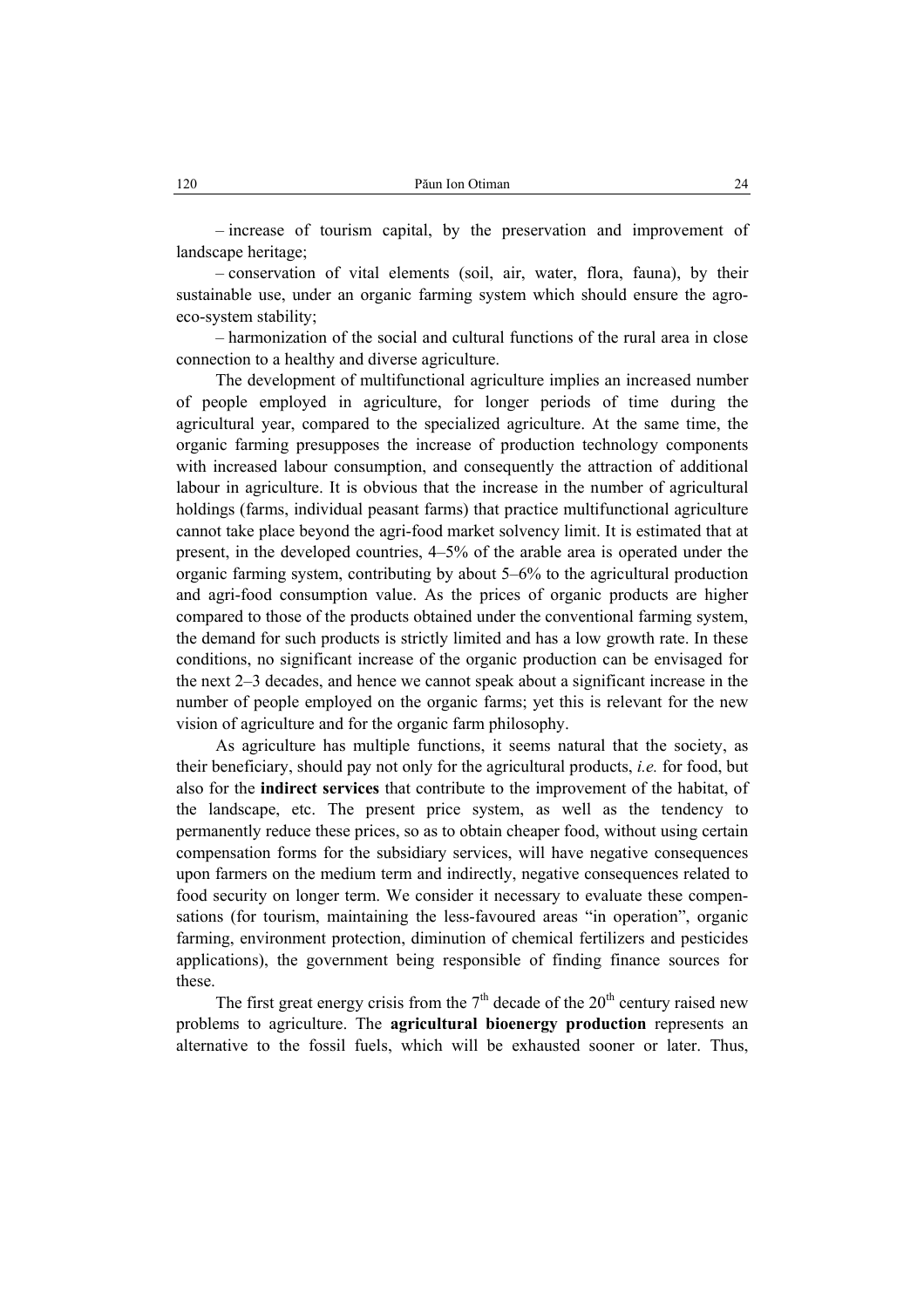agriculture has acquired a new function: **producer of energy raw materials.** The production of oil and alcohol based on agricultural raw materials makes the present Diesel engines, with few adjustments, use the rapeseed oil or alcohol obtained from different crops as fuel. At present, although the vegetable fuels are more expensive, as they are less polluting, the demand increased and they are more and more used.

The present Common Agricultural Policy Reform (2003) has brought significant changes to the financial support system for agriculture, by decoupling most direct payments from production and the application of new single area payment scheme calculated on the basis of historical reference data, in fact on the basis of average yields obtained in the reference period. At the same time, the new CAP promotes the closer connection of agricultural systems to the (agro) environmental policies, the introduction of environmental standards (crosscompliance, good agricultural practice), of animal welfare standards, with a particular focus on the equilibrium between the agricultural production competitiveness, the technical and economic performance and the environment and landscape protection.

We should also highlight that a great discrepancy still exists between the new CAP reform principles and the Romanian reality. On about half of the arable land area, on the subsistence and semi-subsistence farms, rather archaic "technologies" are used; on the other half, on the agricultural associations and companies of different types, in most cases, due to obsolete and implicitly technologically worn out equipment, as well as to the deficient knowledge and information system and non-performant management (still a large part of managers, owners, farmers on the large agricultural holdings come from the former socialist agriculture, will all its "drawbacks"), deficient technologies are used, with a negative impact upon soil (and environment in a broader sense), which are more expensive and great energy consumers.

The large-sized farms, financially consolidated and with a high technical potential, should shift from the energy-intensive agricultural systems to the **conservative agriculture** system, characteristic to the sustainable use of natural resources, of soil and water in the first place<sup>7</sup>. From the worldwide experience, we learnt that the adoption of conservative agriculture by farmers cannot take place over night, on an *ad hoc* basis. In the first place it is necessary to have a good knowledge of the conservative agriculture system and of its advantages and to demonstrate its advantages by the extension system and by the legal and financial support to the farms applying this system.

 $\overline{7}$  Camelia Gavrilescu, *Managementul resurselor de sol*, Editura Academiei Române, Bucureşti, 2008.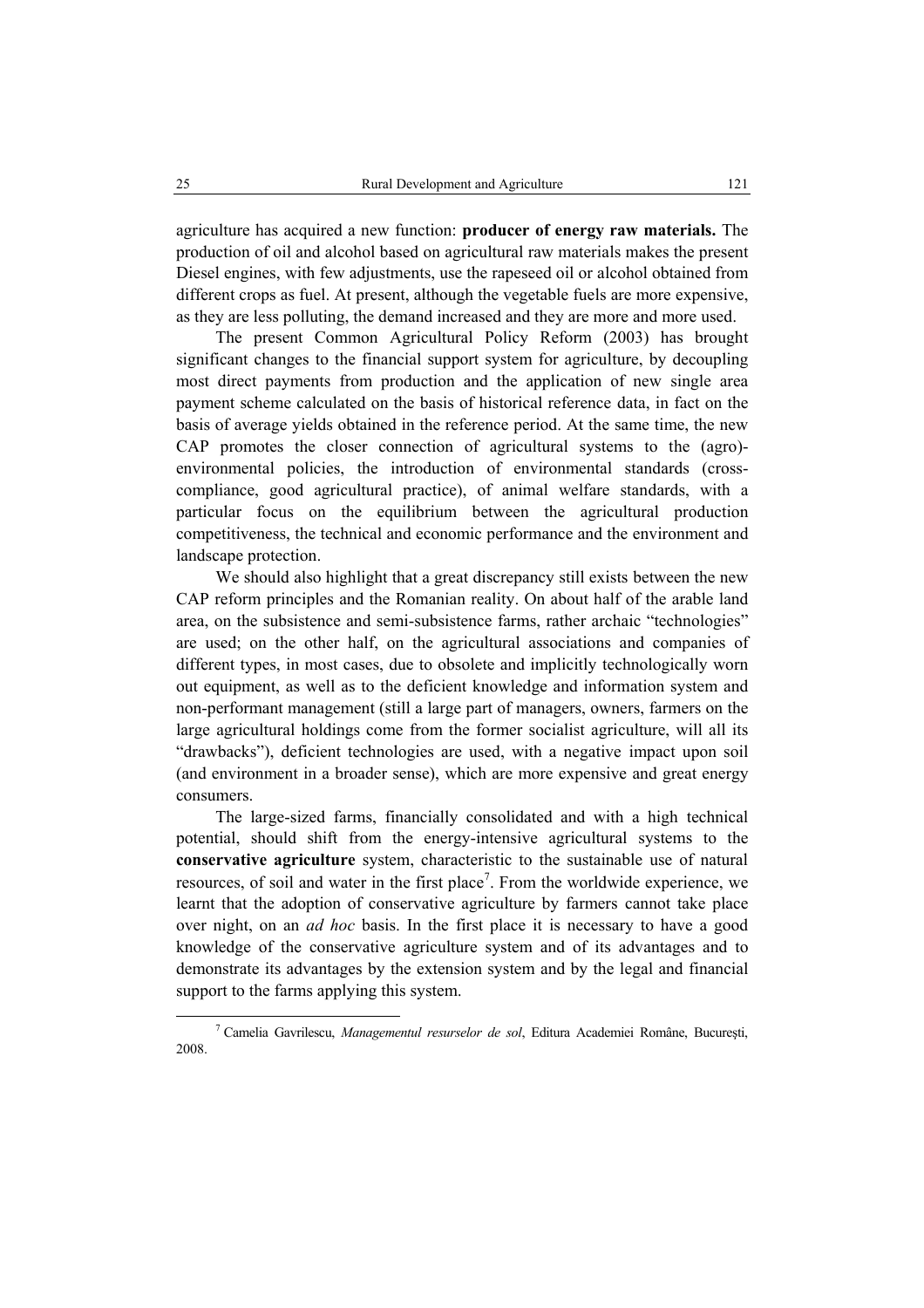Conservative agriculture, through the applied technologies, mainly contributes to the agricultural environment protection, to the diminution of carbon dioxide emissions and burning gases (resulting from the mechanization works), to the quasi-permanent soil coverage, biodiversity conservation, improvement of landscape and mainly of the main resource, *i.e*. soil.

In most researchers' opinion, conservative agriculture is a holistic concept of crop production, which takes into consideration all the agricultural technological system components: soil tillage, vegetable waste management, crop rotation, fertilization, irrigations, crop protection, harvesting and transport. Conservative agriculture excludes the conventional tillage with soil preparation for planting by completely inverting it with a moldboard plough; the soil surface must be covered by a vegetal cover or mulch throughout the year; it requires the application of longterm crop rotation that includes meliorating crop species under the background of moderate and balanced (chemical) fertilization; efficient control of weeds, pests and diseases.

The performance of farmers who adopt the conservation agriculture practice, on the short (and even medium) term, is not equal to that obtained by the farmers who apply energy-intensive technologies. However, taking into consideration the long-term effects of the conservative agriculture upon the environment, upon soil in the first place, the technical performance difference of the respective farms should be financially and fiscally supported. In the contrary case, conservation agriculture, mainly in the case of leased in or concessioned land, will remain only a desideratum, as the managers of these holdings will not apply this farming system.

## **6. Mountaineous economy – well conceived, applied and supported – an opportunity for Romania**

The mountaineous economy, through the national resources it covers, represents one of the top priority issues for Romania. If we take into consideration the fact that the mountain area covers almost  $73,300 \text{ km}^2$  (29% of the country's area), out of which the forested area totals  $37,000 \text{ km}^2$ , the natural grassland  $24.000$  $km<sup>2</sup>$  and the arable land about 5,000 km<sup>2</sup>, with a population of 2.1 million inhabitants living on 1.2 million households, having 2.9 million ha agricultural land into ownership, the importance of the mountaineous economy can be easily evaluated.

In order to get an accurate picture of what should be done in the Carpathians on the short run, a comparison must be made in the first place between the main branch of the mountaineous economy in the Alps, *i.e*. the **mountain tourism economy** of Austria and Italy and the mountain tourism economy in Romania's mountain area.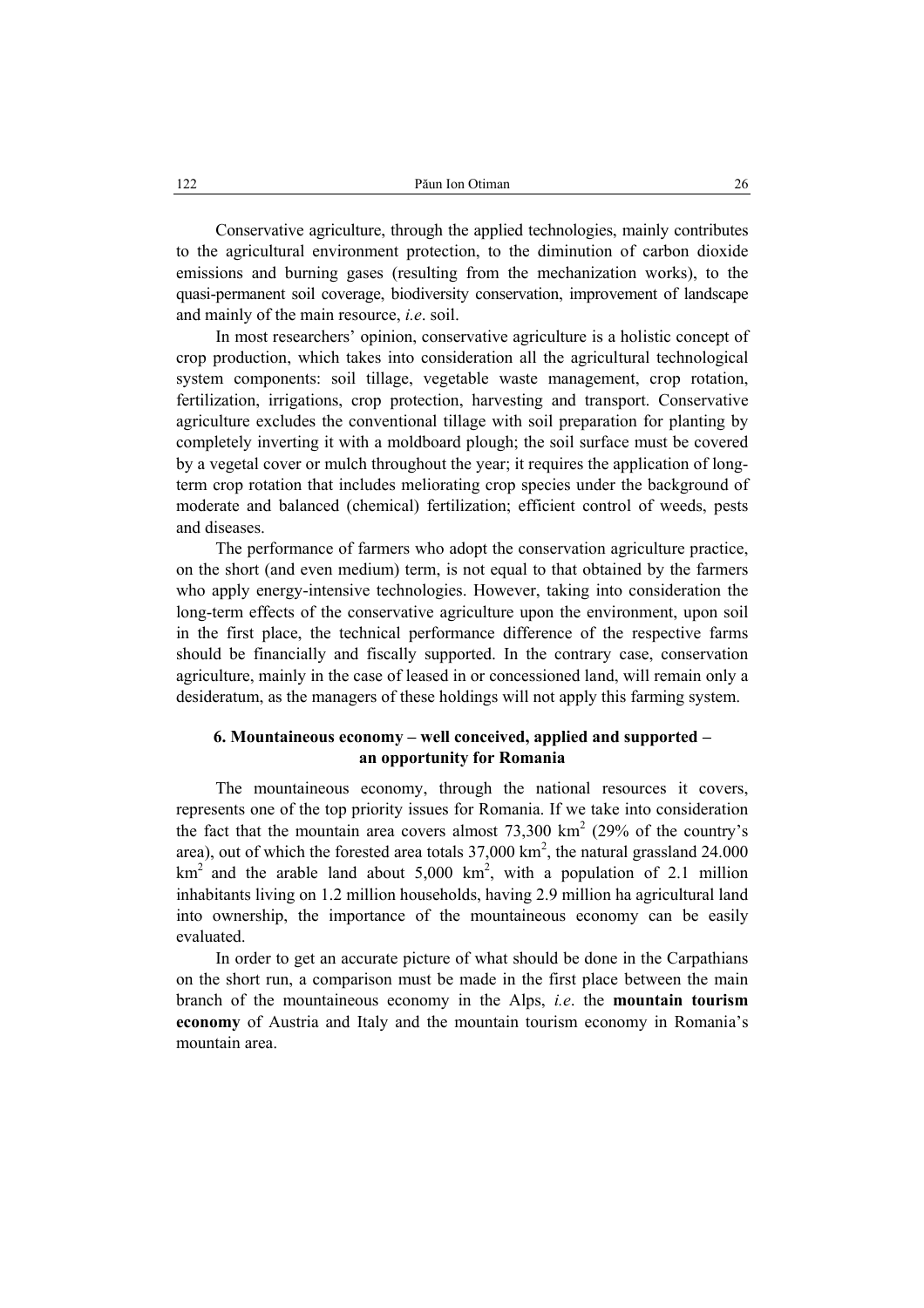Austria or Italia have an alpine area slightly smaller than the alpine area of Romania's Carpathians  $(54,620 \text{ km}^2 \text{ Austria}, 51,466 \text{ km}^2 \text{ Italy})$ , and the population in this area is almost similar to that living in our Carpathians. Yet, both Italy and Austria have more than 2.5 million accommodation places in over 100,000 agrotourism boarding houses and hotels, where over 50 million tourists are accommodated each year, with an accommodation activity averaging 60 tourism days per boarding house. In order to be aware of the great discrepancy between Romania and Austria or Italy, we should mention that in Romania the number of agrotourism boarding houses in the mountain area totals about 1,600, the accommodation places does not exceed 11,000, and the average yearly occupation time does not exceed 25–30 days, equally shared between the winter and the summer seasons.

The extremely diverse rural landscape, well-preserved in most cases, life in the countryside, with significant traditional components, the agricultural and forestry potential of the mountain area, the specific architecture of the rural area are factors favouring rural tourism development in our country. Unlike other tourism forms, rural tourism must be "diffuse", imperceptible from the habitat component point of view, it should be based upon the natural, folkloric and ethnographic, spiritual, (cultural, in general), architectural and gastronomic heritage specific to the rural tourism areas.

At the moment, although certain positive signals exist with regard to agrotourism development, there are certain constraints to rural tourism development to the capacity provided by the favourable landscape and traditional culture. The constraints are the deficient **infrastructure** (highways, railways, banking and mail services, fast and safe telecommunications services), the modest **living conditions** that are unacceptable even by the less demanding tourists, **insufficient educational and training level** of household members (minimum knowledge and information in the field of tourism, of specific local quality gastronomy, not knowing a foreign language) as well as the tourists' **personal unsafety, insecurity**, etc. The fact that only 0.1% of Romania's rural economy comes from agro-tourism, compared to 4.4% in the EU Member States represents an obvious economic indicator for the Romanian agro-tourism situation. Significant investments are needed for putting into value the local resources (educational, financial, infrastructure, etc.).

Agro-tourism, by the internal agri-food consumption on the household where the foodstuffs have been produced, has the function to potentiate the economic capacity of the mountaineous peasant households. In the case of foreign tourists who spend their vacation on the rural boarding houses, agro-tourism represents a form of "internal" export of agri-food products. As most foodstuffs consumed in the agro-tourism activity come from the production obtained on the respective household, it results that the agro-tourism activity profitability is high, and the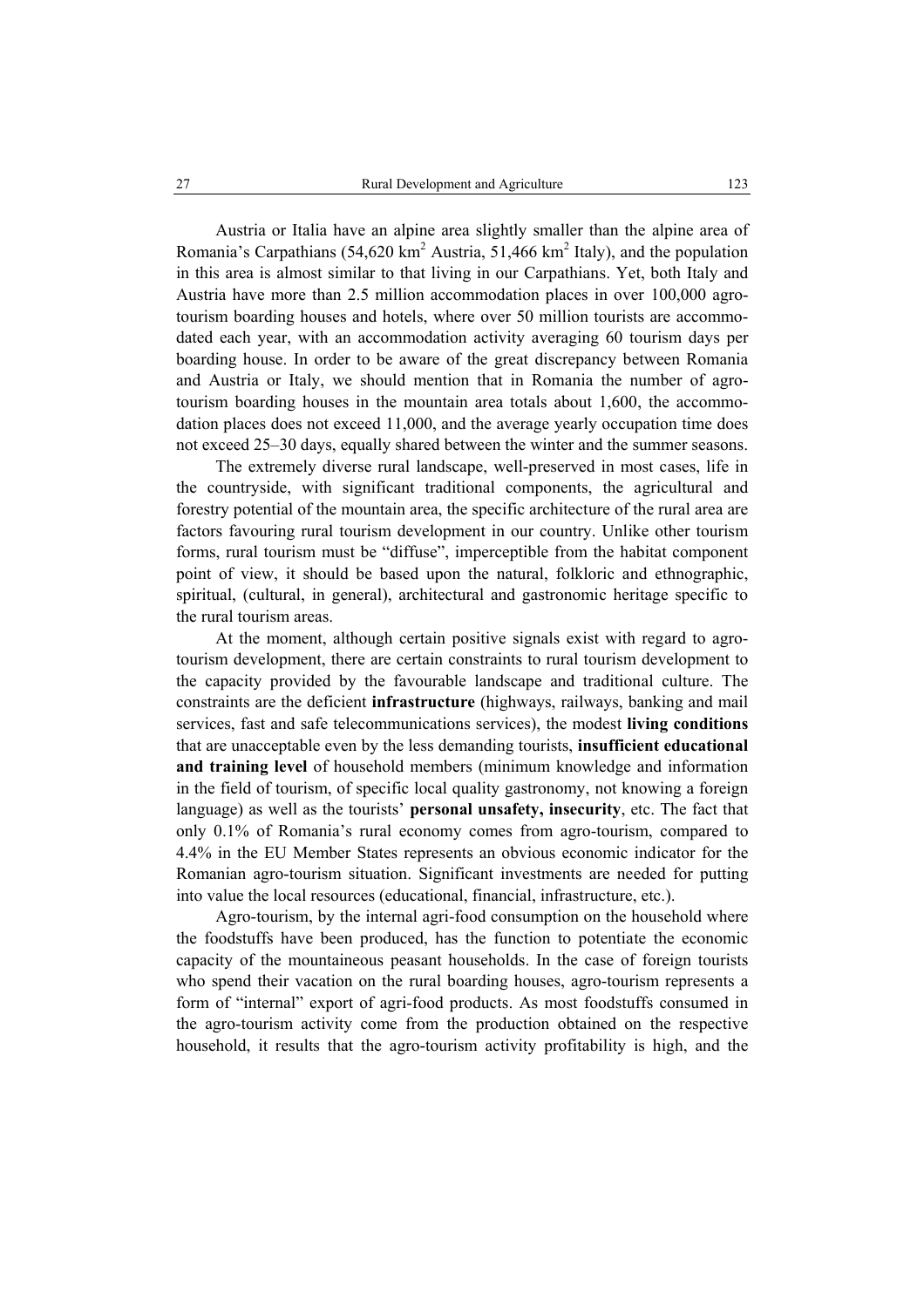prices of the agro-tourism services are lower compared to other tourism forms. From the calculations effected by the specialized tourism entities, it results that in all the boarding houses, the lunch price is by 40–50% lower compared to the lunch served in a restaurant from the tourism hotel network (at the same classification level). The explanation of this price difference is quite simple. The price of the agricultural products obtained and consumed on the agro-tourism household does not include commercial margins, VAT, excise taxes, transport expenses, storage and preservation costs. The meat, the meat preparates, eggs, cheese, milk, butter, fruit jam, pickles, wine, plum brandy, cherry brandy, blue-berry brandy, etc., prepared according to traditional methods, go directly from the agro-tourism farm production to the tourist's table. At the same time, the tourism services (accommodation, services, etc.) are not carriers of additional indirect costs, commissions, etc., which makes the price of agro-tourism product lower than the urban tourism product. The agro-tourism policies should stimulate the rural tourism advantages, on the basis of tax exemption, fiscal pressure diminution, in general, for lower prices and for maintaining the traditional customers (town people with lower incomes, foreigners willing to get familiar with the rural traditions of the respective area, town children, etc.).

The stimulation and development of the agro-tourism in the mountain area also has an educational component that mainly refers to getting familiar with the cultural traditions or landscape and historical values of the rural area. The educational component is mainly addressed to the town children who, we must recognize, suffer from the complex of urban concrete spaces. The two-week participation to the activities on the rural household, together with hiking, swimming and bathing in clean waters, horse riding, etc. greatly contributes to the enlargement of town children's learning and knowledge horizon. In many EU countries, in the curriculum of urban schools, holiday and/or practical activities periods on the rural boarding houses are provided. It is the case of Austria, Sweden and Switzerland, etc., where this system has extremely good educational results.

In the case of mountain areas, the **mountaineous agricultural economy,** the forest economy and the rural tourism are intimately intermingled. The mountaineous agricultural economy, largely ecological or organic, focusing on the pastoral economy (raising of dairy cows, calves and sheep) can be mixed on pluriactivity basis with the harvesting and processing of wild berries and medicinal herbs from the wild mountaineous flora; both activities can be connected to winter or summer rural tourism activities based upon the pastoral and ethno-folkloric customs, to religious activities, sports and hiking, all these representing significant modalities to increase the rural economy in the mountain areas, to best use the natural capital of the mountain areas.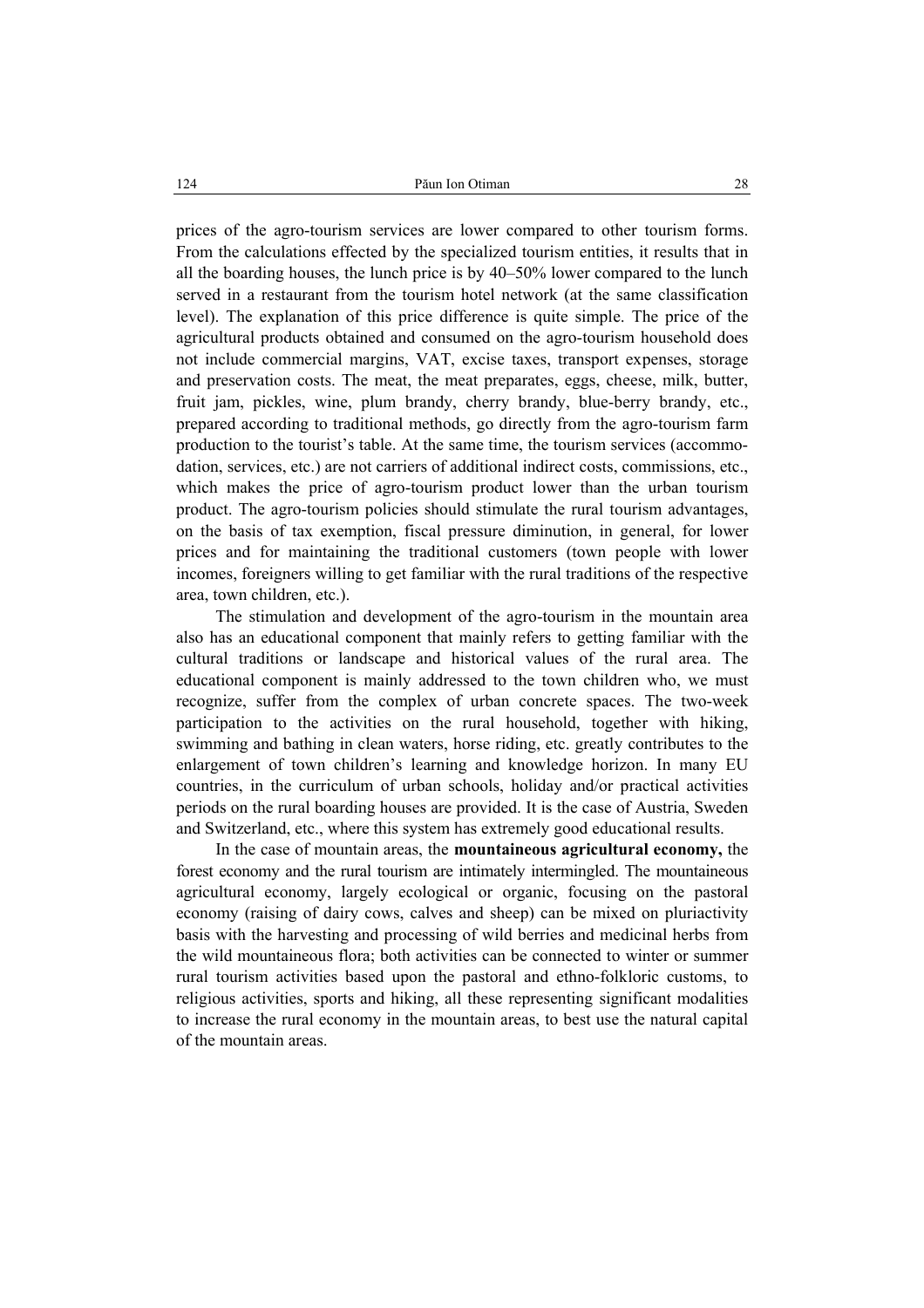The **forestry economy** represents the second great problem of rural development, in the predominantly forestry regions (forest exploitation and timber processing, harvesting and processing the forest products: berries, mushrooms, medicinal herbs, etc., the zone-specific traditional trades related to the processing of forestry products, etc.). The Romanian forestry economy is far from being an important component of the rural economy in the mountain area. In Romania's rural economy structure, the forestry economy, with all its structural components (timber harvesting and processing, harvesting and processing of wild berries, medicinal herbs and mushrooms, hunting and fishing, etc.) does not exceed 6%. The rural development projects in the mountain areas should obligatorily include solutions for the development of small and medium-sized enterprises for processing the timber and other forest products, etc. The forestry economy is still a sector that, similarly to agriculture, holds multiple functions in the forest ecosystems. Sylviculture, in correlation with agriculture, can have a complementary function or a basic economic function in certain areas.

In the enlarged **forest economy** framework, two aspects should represent objectives of the rural development programs. The first aspect refers to the increase of land areas under forests by new forest plantations, shelterbelts, maintenance of present forests; the second aspect covers the rational forest exploitation and the processing of timber into highly processed finished products with value-added. Referring to the rational forest exploitation and the processing of timber into highly processed finished products with value-added we should specify that, at this moment, Romania gets for one ton of final wood product on the average by 3.2 times less compared to the EU countries (80  $\epsilon$ /t in Romania and 260  $\epsilon$ /t in EU). The explanation is quite simple: a too high percentage of the forest product value still comes from the export of logs (46%) rather than from the export of furniture (54%). At the same time, the domestic market is full with the wood products of the large European companies (IKEA) and the furniture supply of the Romanian commercial companies that import a large part of these products.

The policy of the National Forest Administration, which enables the organization of auctions not conditioned by the processing of timber in Romania, is mostly damaging for Romania's economy.

In Romania, the increase of land areas under forests should be a priority for the ecologic reconstruction of many zones, as there are still too many hilly areas (Transylvania Plateau, Dobrogea Plateau and Moldova Plateau) with a low forest cover. In the plain areas, the excessive deforestation resulted in excessive aridization, steppization and even desertification in certain areas, and in massive soil erosion in the hilly areas. For these agricultural areas, the reforestation on certain land areas is imperiously necessary out of ecological re-equilibration reasons. In the conditions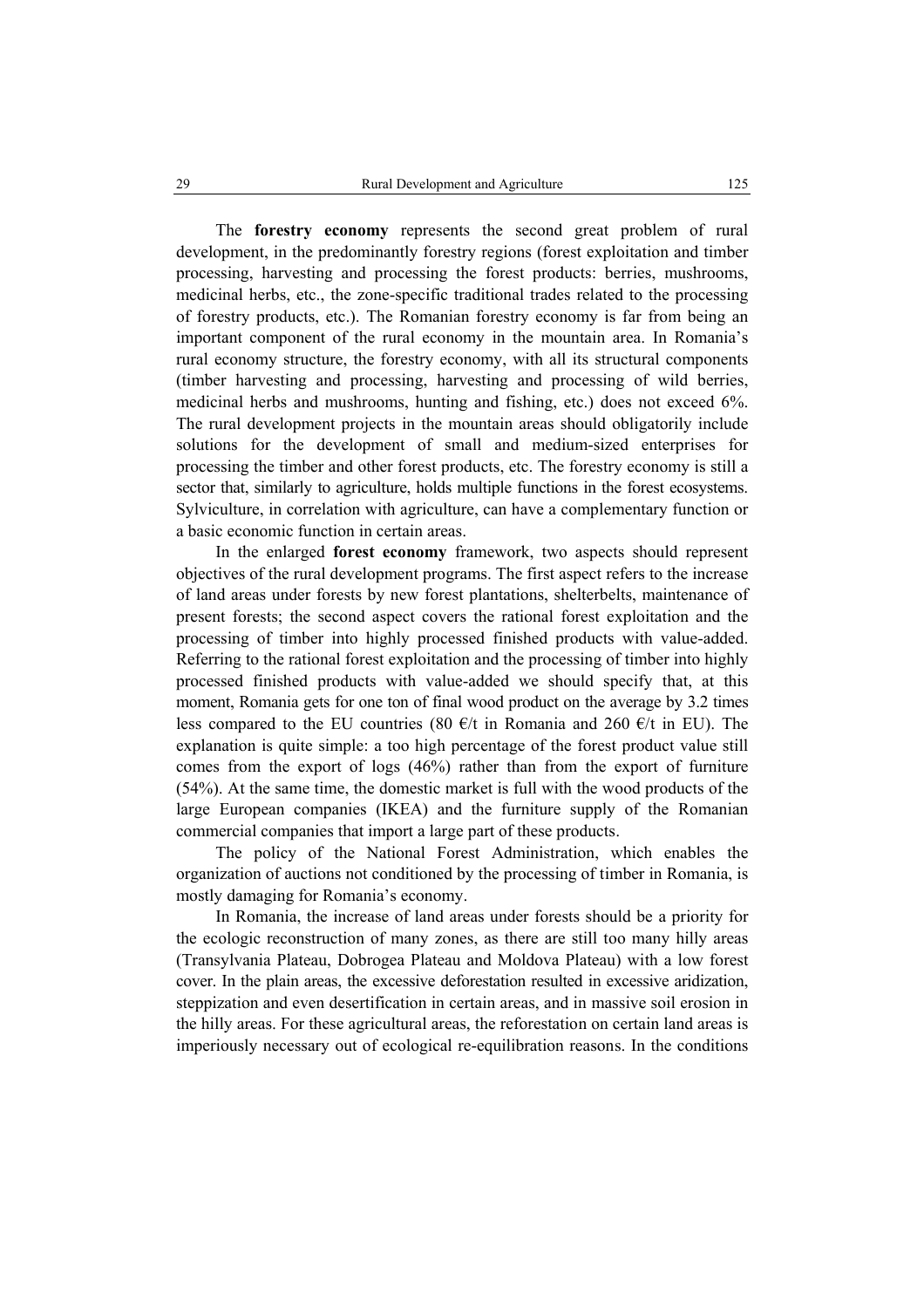of private land ownership, the afforestation should take place under long-term programs, with economic advantages for the owners. The projects targeting the afforestation and planting shelterbelts cover the local or regional (zonal) communities. The contribution to the ecological re-equilibration of properties should be paid by all its beneficiaries, i.e. either by the local or regional communities or, in case of larger-scale works, through the state budget.

An important component of the rural economy in the mountaineous area is represented by the sportive hunting and fishing economy; these activities are extremely demanded and well paid by the Romanian and foreign tourists. However, these two activities, due to the absence of infrastructure and of the necessary facilities on the boarding houses, represent constraints that make the sportive hunting and fishing economy still non-competitive. Suffice it to mention that our neighbouring country, Hungary, with a mountaineous area covered by forests by 7–8 times smaller than Romania's, gets by 5.5 times more incomes from the mountaineous hunting than Romania.

We cannot complete the presentation of the forestry economy, as a rural economy component, without making a few comments on the conservative vision of etatist origin of the national and territorial forestry bodies. It is necessary to highlight that in the period between the two World Wars, only about 1.8 million hectares of land (about 27%) out of over 6.5 million hectares of forestland from Romania were forests into state property. Regardless of the forestland owner, this forestry ownership structure did not have a negative impact upon forest management under sylvicultural system, but on the contrary. In the communist period, the entire area under forests was nationalized in Romania, and the mentality of "the superiority of state forest management under sylvicultural system" continues to prevail in most decision-makers opinions.

The exemplary management of the private forests in Banat, of the compossessorates from Transylvania were soon forgotten or denied by the sylviculturists nowadays. Thus, the critical condition of the localities in the mountain areas can be explained, which are largely dependent upon the forestry economy, where nothing has happened after 1989, except for forest exploitation for commercial purposes based on plane cuttings by companies managed by dishonest managers, in many cases alienated from the true interests of the respective zones. In these zones no forest ownership reform has been implemented, not even conceived. Although Romania went through several agrarian reforms, out of (false) considerations related to the forest exploitation interests, in the first place, no reform in the forestry sector has been conceived and applied, and the severe poverty condition of the people from many mountaineous rural communities, extremely dependent upon the forestry economy, such as the case of the zone Penteleu in the Buzău mountains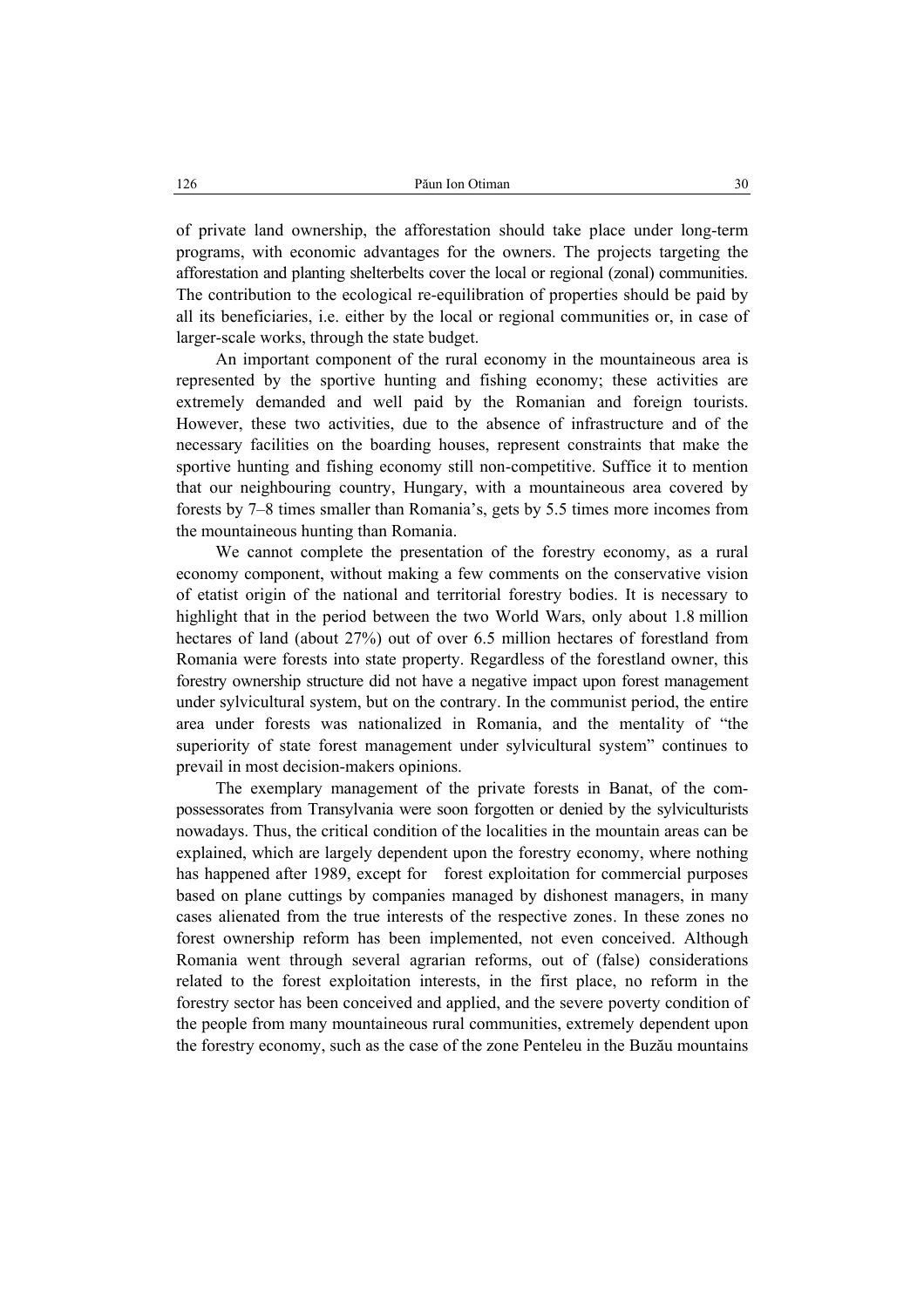(Gura Teghii, Nehoiu, Varlam, Siriu etc.), reveals the precarious mentality in this important sector of the mountaineous economy.

### **7. Investments in knowledge and education**

It is unanimously accepted that the agricultural yield (Y), from the point of view of both technical and economic performances, is the result of the convergent action of four categories of macro factors: natural capital (N), biological capital (B), financial capital (K) and human capital (M):

## Y=N\*B\*K\*M

The potentiality studies carried out in our country reveal that the current average level of agricultural yields represents about 40% of the optimum potential of natural capital (soil production capacity) and of the biological potential (production potential of cultivars, varieties and hybrids). It results that the negative potentiality difference is determined by the other two factors, *i.e*. financial and human capital (technology and management). Concretely, in Romania, the average grain yield was 2,700 kg/ha in the period 2000–2008. Using only 40% of the natural and biological potential (Figure 1), the difference up to the optimum potential (6,500 kg/ha) of about 3,800 kg/ha, is equally determined by the financial capital scarcity and by the human capital deficit caused by the precarious technical conditions and the non-performant managerial and technological skills of the labour force.

From this simple, but very relevant example, it results that human capital should be optimized, by investments in labour training in agriculture, regardless of the place of its components in the agri-food system (conception, education, research, extension, consultancy, management, execution, etc.).

The surveys conducted by research structures from Romania or from foreign countries (World Bank, European Union, European Bank for Reconstruction and Development, etc.) on the precarious qualification of the labour force in the rural area, reveal that this represents a constraint to rural development. The assessments of rural labour qualification are valid for all staff categories, both executive and management staff, in all the rural (agricultural and non-agricultural) economic sectors. The share of staff with higher education that works in the rural economy is much lower compared to the necessary highly qualified staff.

The strategic NRDP objective referring to "the improvement of the competences of farmers and staff working in the agri-food sector and sylviculture that should permit a better management of agricultural and forestry holdings" and the related sources from the European funds for this axis have in view labour quality improvement.